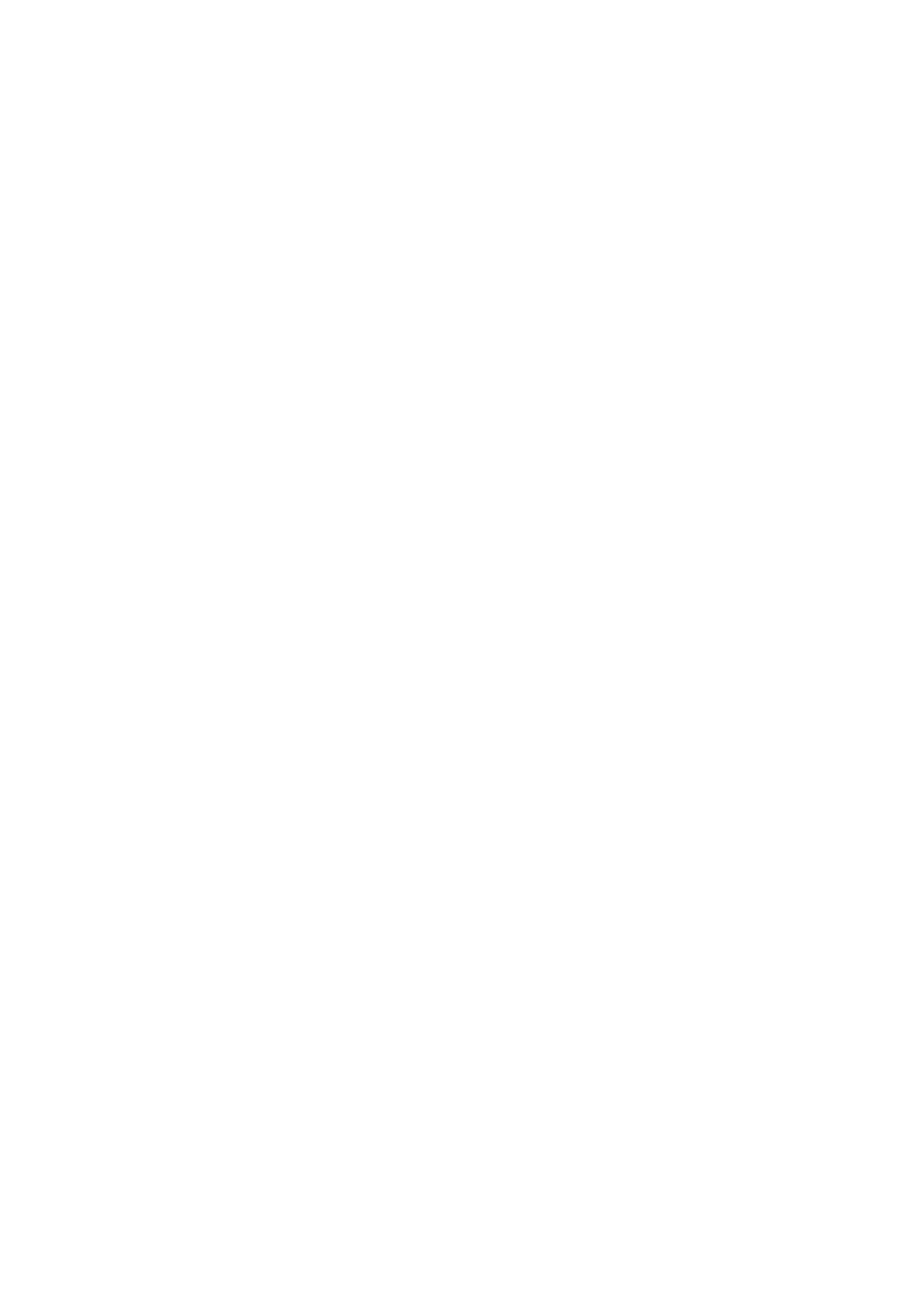### Eradicating Differences: The Treatment of Minorities in Nazi-Dominated Europe

Edited by

Anton Weiss-Wendt

# **CAMBRIDGE SCHOLARS**

PUBLISHING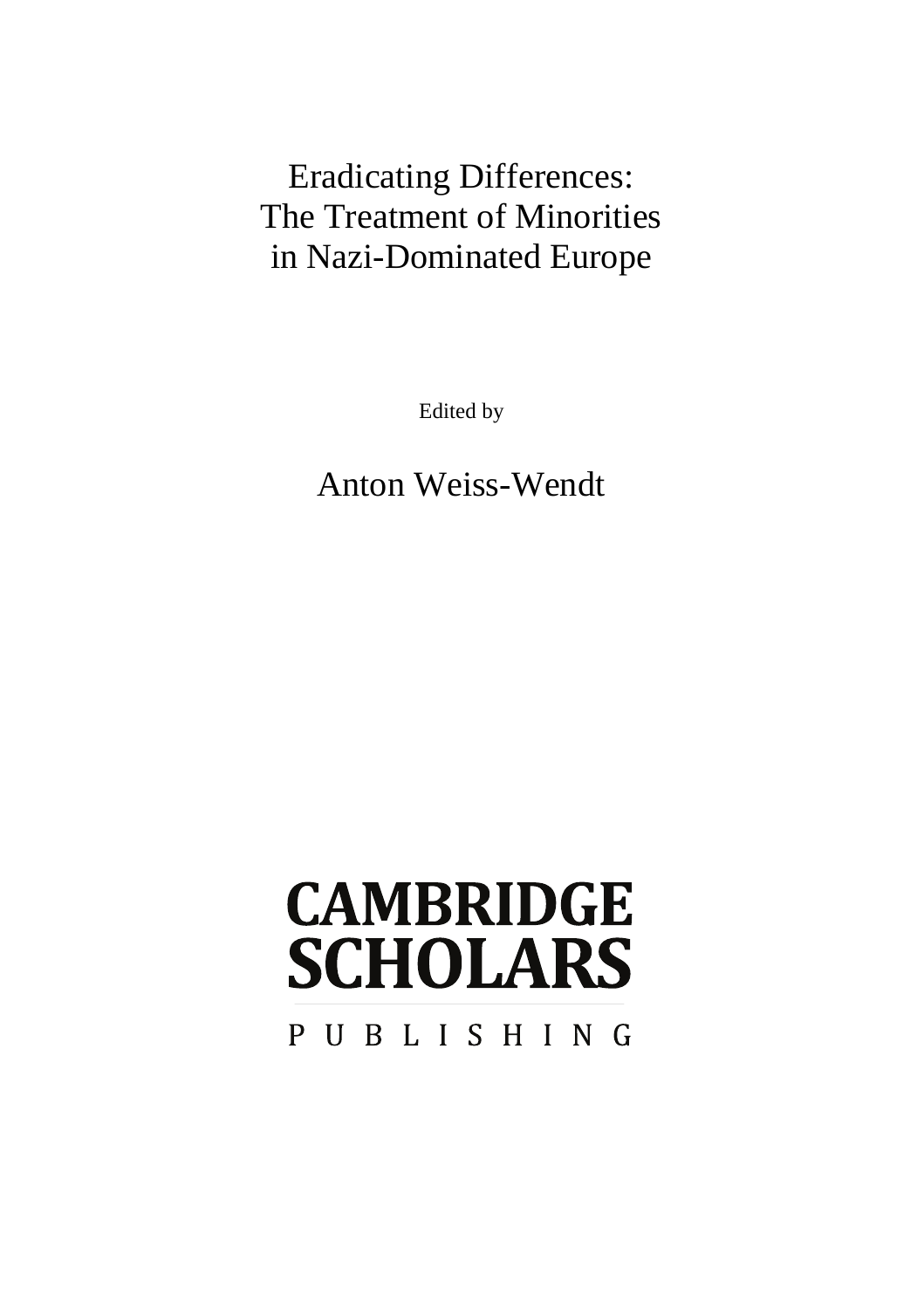Eradicating Differences: The Treatment of Minorities in Nazi-Dominated Europe, Edited by Anton Weiss-Wendt

This book first published 2010

Cambridge Scholars Publishing

12 Back Chapman Street, Newcastle upon Tyne, NE6 2XX, UK

British Library Cataloguing in Publication Data A catalogue record for this book is available from the British Library

Copyright © 2010 by Anton Weiss-Wendt and contributors

Published in Association with the Center for the Study of the Holocaust and Religious Minorities, Oslo, Norway

All rights for this book reserved. No part of this book may be reproduced, stored in a retrieval system, or transmitted, in any form or by any means, electronic, mechanical, photocopying, recording or otherwise, without the prior permission of the copyright owner.

ISBN (10): 1-4438-2368-6, ISBN (13): 978-1-4438-2368-5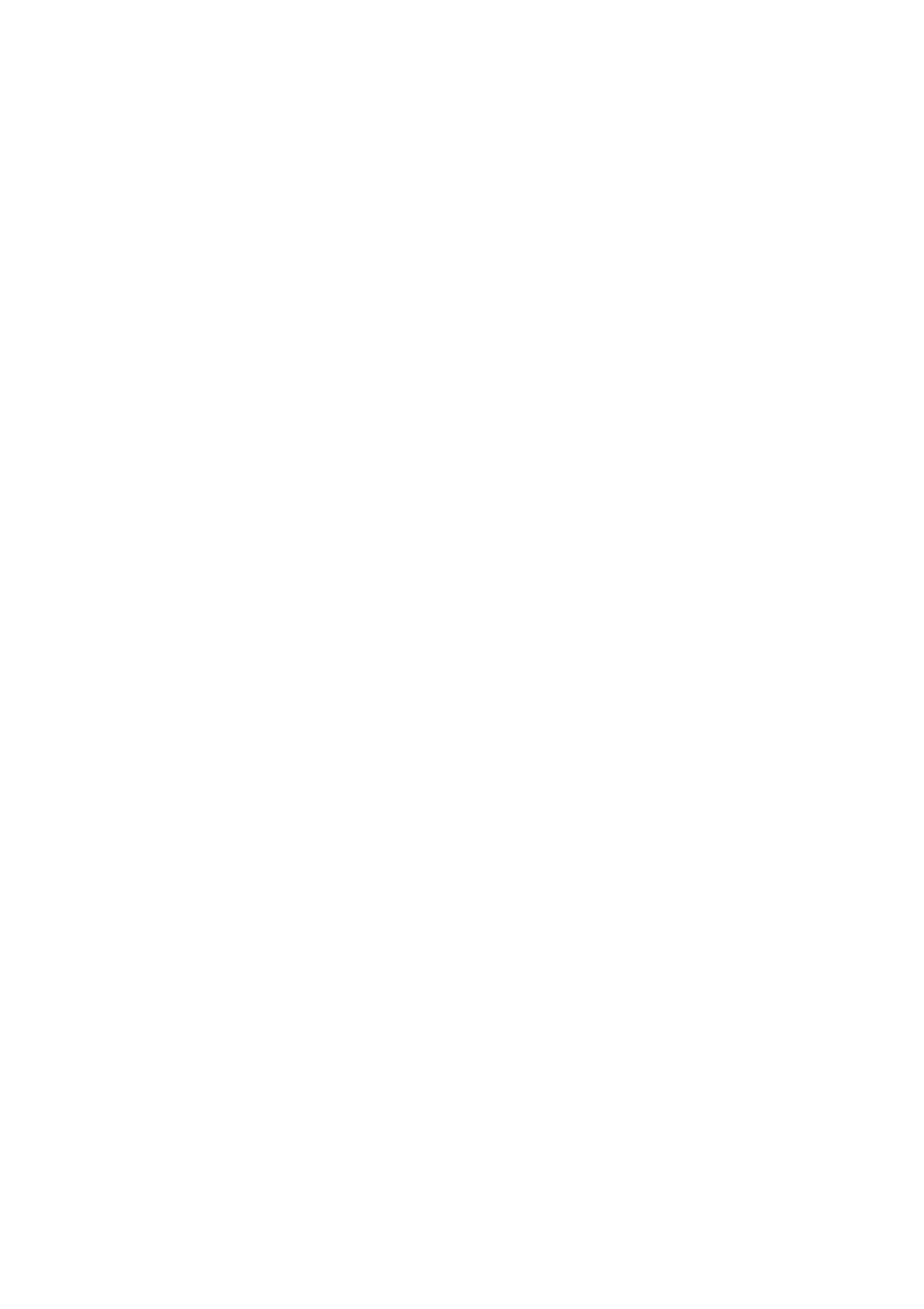### TABLE OF CONTENTS

| Steven T. Katz                                                                                                                                    |
|---------------------------------------------------------------------------------------------------------------------------------------------------|
| Introduction: Toward an Integrated Perspective on the Nazi Policies<br>Anton Weiss-Wendt                                                          |
| Hans-Hermann Dirksen                                                                                                                              |
| The Nazi Persecution of Homosexuals in Occupied Countries:<br>A Lenient Exception to Normal Justice against Non-Germans?  41<br>Geoffrey J. Giles |
| Hitler's Struggle for Existence against Slavs: Racial Theory<br>Richard Weikart                                                                   |
| Goralenvolk: An "Aryan" Minority in Southern Poland<br>Katarzyna Szurmiak                                                                         |
| Looking East or Looking South? Nazi Ethnic Policies in the Crimea<br>Kiril Feferman                                                               |
| The Civil Wars in the Soviet Western Borderlands, 1941–1945 119<br>Alexander V. Prusin                                                            |
| A Multipronged Attack: Ustaša Persecution of Serbs, Jews, and Roma<br>Alexander Korb                                                              |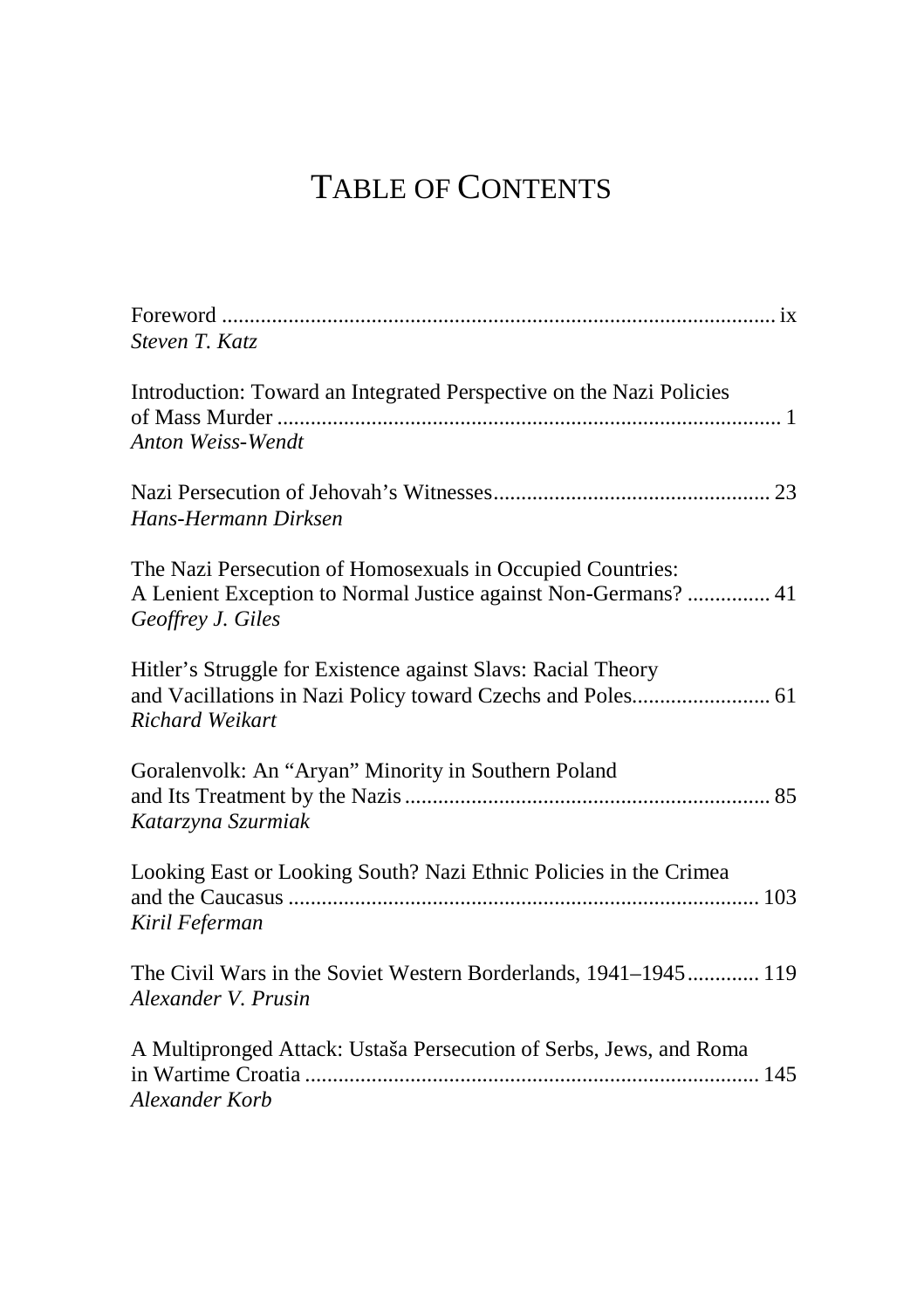| .<br>V111 | Table of Contents |
|-----------|-------------------|
|           |                   |

| Genocide and Ethnocide: Similarities and Differences between Jewish<br>Andrej Pančur |  |
|--------------------------------------------------------------------------------------|--|
| The Campaign "Jews-Lice-Typhus" as an Example of Polish<br>Agata Katarzyna Dąbrowska |  |
| Through the Eyes of the Survivors: Jewish-Gentile Relations<br>Diana Dumitru         |  |
|                                                                                      |  |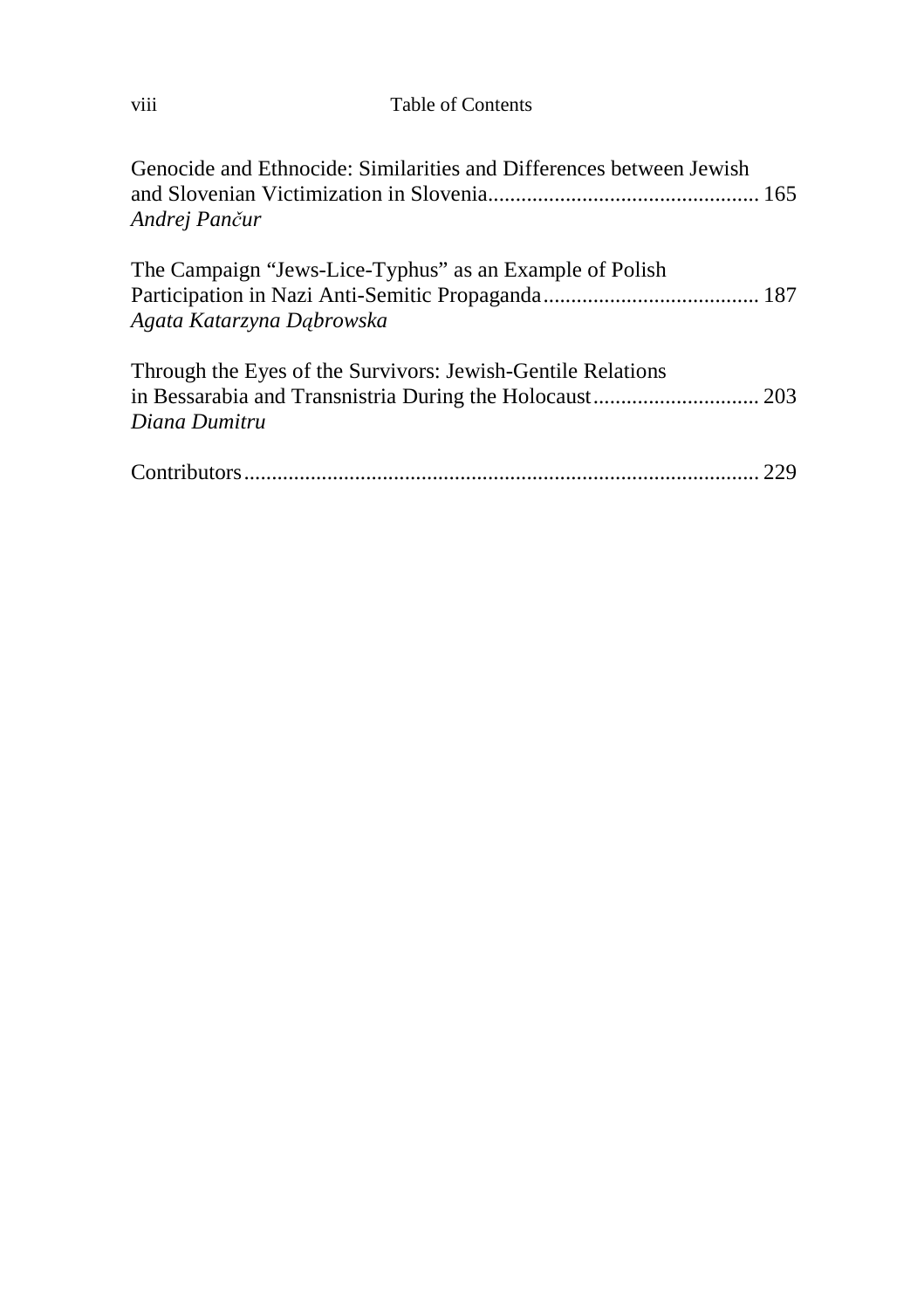#### FOREWORD

The present volume is a substantial, wholly new, contribution to Holocaust scholarship. Each of the essays in this collection adds substantively and substantially to our ever-expanding understanding of the murder of European Jewry during the Second World War. All of the pieces are thoughtful and learned, and encourage both deeper reflection and a reexamination of present understandings of a wide variety of elemental historical aspects related to the racial and political policies of the Third Reich. Each in its own way—by focusing on specific ethnic, religious, and national groups and a variety of important, yet often neglected, geographical locations—helps us to piece together more fully and adequately the overall narrative of what happened across Nazi-occupied Europe. One is particularly struck by the wide range of geographical locations taken up and analyzed by the contributors, all of whom possess a deep knowledge of the local history of the state or region being reviewed. Moreover, these local histories reveal how the common ideological and political policies emanating from the center of the Reich in Berlin were significantly affected by factors that one might fairly describe as indigenous.

The opening two essays, by Dr. Hans-Hermann Dirksen and Dr. Geoffrey J. Giles, focus their attention, respectively, on the persecution of Jehovah's Witnesses and of Homosexuals outside of Germany. The former rightly stresses the fact that in the Nazi state the religious belief of the Witnesses put them in a necessarily adversarial position vis-à-vis the ruling authorities, and he reminds us of the oft-forgotten fact that Nazi authorities persecuted Witnesses throughout occupied Europe. On his statistics, 10,700 individuals who were members of the group throughout Europe, "suffered under the Nazi Terror in Europe," and of these, 1,500 died as a result of the persecutions. Thus the Witnesses' truly heroic defense of, and fidelity to, their religious beliefs came at a significant price. At the same time, however, the important data and analysis provided by Dirksen suggests that there was a certain lack of consistency on the part of the Nazi state vis-à-vis this theologically defined community.

A second minority persecuted by the Third Reich, homosexuals, is dealt with knowledgeably by Dr. Giles' study. It raises the important question as to whether the Third Reich treated homosexuals outside of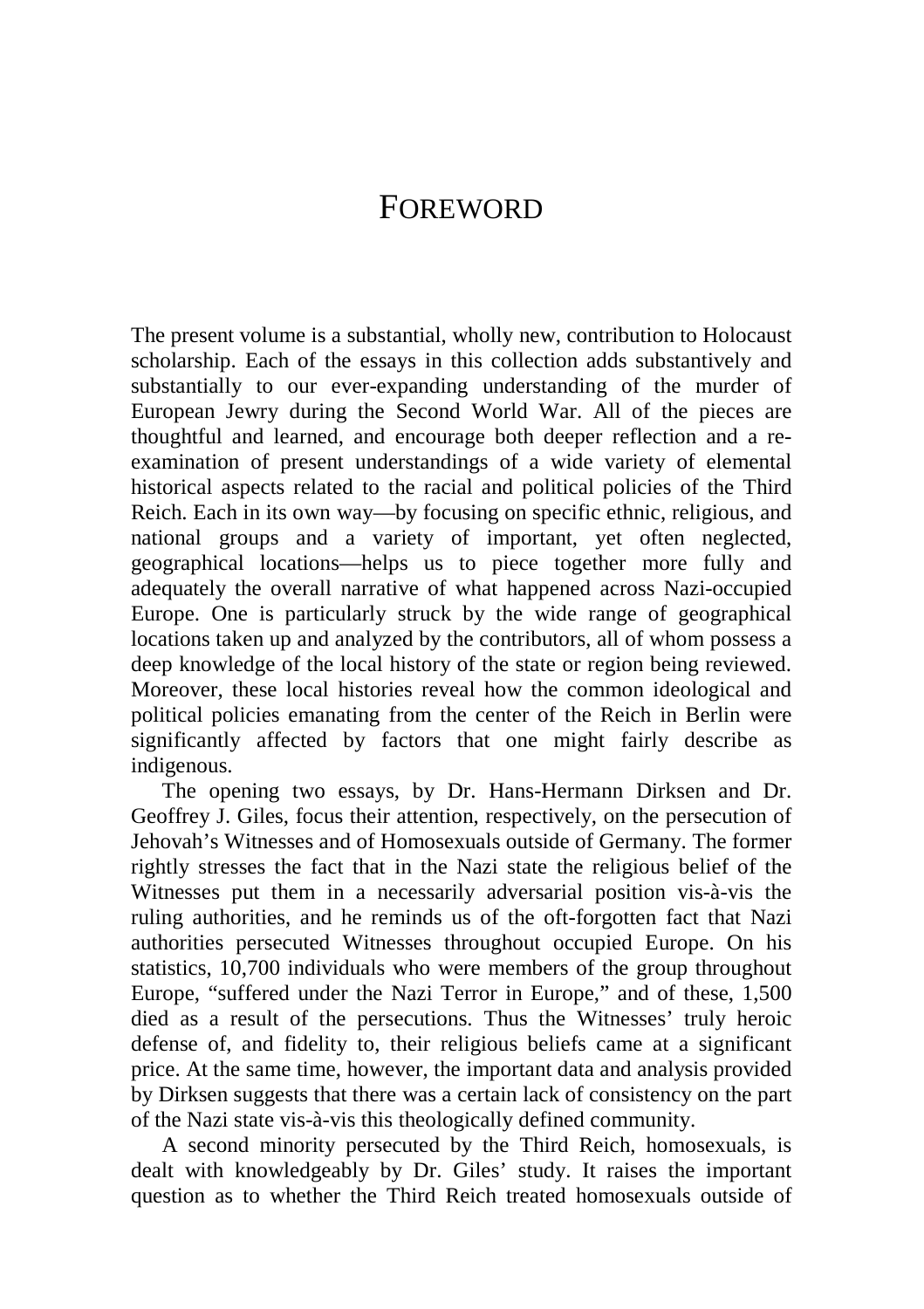#### x Foreword

Germany in the same way as those inside of Germany. Drawing on a very broad and little known array of sources regarding the pattern of persecutions in France, the Netherlands, Norway, Poland, Prague, and Budapest, Giles concludes, with a certain degree of methodological speculation, that the answer to this question is essentially, "yes." That is to say, "from the evidence presented…it does not appear that the German authorities showed much greater toleration toward non-Germans." Given the evidentiary foundation on which this conclusion is based, other scholars who are experts on this subject will want to rigorously re-examine the question. But whether they agree or disagree with Giles' conclusion they will owe him a debt for his provocative and suggestive work and for raising the essential questions he has asked.

The next two essays deal knowledgably with Nazi racial policy toward Slavs in Czech lands and in Poland, and with the *Goralenvolk*, a little known minority community of so-called Aryans in southern Poland. In the first of these contributions, Dr. Richard Weikart evaluates fundamental aspects of Hitler's anti-Slavic program as this was incarnated vis-à-vis Czechs and Poles. In the course of working through the relevant materials on this matter Weikart advances two repercussive conclusions. First, the Nazis were not seeking to annihilate Slavs but, rather, intended to subjugate them and, as necessary, deport them from territory controlled by and designated for Aryans only. Second, the Third Reich truly believed in its racial dogmas. There was nothing opportunistic or merely instrumental about this commitment. These claims will be interrogated and questioned by some readers but I believe Dr. Weikart is absolutely correct with regard to both of them.

Complementing the discussion of Slavic policy is Katarzyna Szurmiak's well conceived essay on the unusual subject of the Goralenvolk, a small group that resided in Poland and that was identified by the Third Reich as being of Aryan descent. Through her investigations of this community Szurmiak shows, from a very novel angle, how Nazi racial policy was at the core of its political activities. Thus her essay reinforces, in its own distinctive way, the centrality accorded racial principles by the Hitler state, already emphasized by Weikart, and challenges, on the basis of yet another interesting example, those who would minimize the role that racial beliefs played in the world of National Socialism. In addition, the exploration of the practical effects of Nazi racial policy in this arena reveals that while it managed to create a breach in the local community among the Goralian population it had little real success politically or militarily, even in this distinctive community.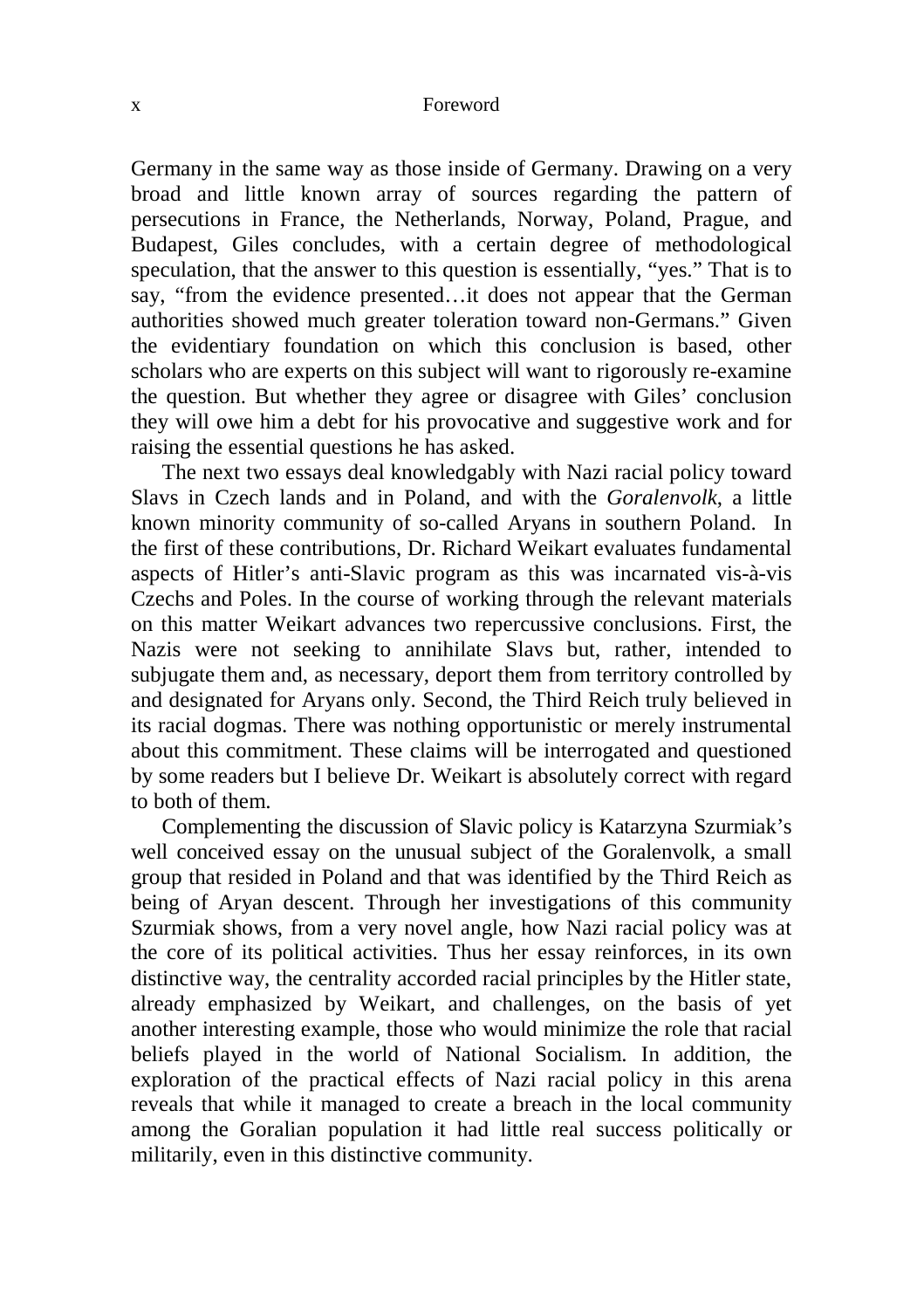Next follow four impressive studies on, respectively, the Crimea and the Caucasus, the western borderlands of the Soviet Union, the persecution of Jews and Roma in wartime Croatia, and the persecution of different groups in Slovenia. In the first of these essays, Dr. Kiril Feferman illuminates Nazi policy toward specific, local, Muslim groups. In the Crimea, the Wehrmacht befriended the Tartars, who welcomed the German forces as liberators, while in the North Caucasus, other Muslim groups sided with the Nazi invaders for their own political reasons and were, in turn, treated as "semi allies" by them. The Crimean Tartars, in fact, went so far as to form military units that fought alongside Einsatzgruppe D in the region. In addition, this examination again visits the unusual situation in which marginal Jewish groups in these regions, for example, the Karaites in the Crimea and the mountain Jews in the Caucasus, were defined as racially non-Jewish and were therefore spared annihilation. This benign outcome is to be compared to, for example, the fate of the Krimchakes, who Himmler decided were racially Jewish and were therefore murdered by Einsatzgruppe D under the command of Otto Ohlendorf. Feferman's rich analysis also has two larger significant implications. First, it broadens our understanding of Nazi foreign policy as it actually unfolded in different locations and in relationship to diverse ethnic and religious populations. Second, it prompts us to consider the broader links between the Hitler regime and the Muslim world, of which the policy in the Crimea and the North Caucasus was only one manifestation.

The essay, "The Civil Wars in the Soviet Western Borderlands, 1941- 1945," by Dr. Alexander Prusin deconstructs the Ukrainian-Polish conflict over territory and the Polish-Lithuanian dispute over Vilnius. He does a thorough job of explaining both how these regional conflicts were played out through partisan and related activity during the war years and how these antagonisms influenced the larger course of events. This is "thick description," done with unusual erudition and control of the political and military details of the two civil wars under review.

The third essay in this group deciphers the nature and meaning of the notorious Ustaša violence in newly independent Croatia during the war. Croatia, energized by a primitive, barbaric, nationalism was, as is well known, a truly terrible place during the war for its 40,000 Jews, its 30,000 Roma, and its Serbs—some 315,000 Serbs were killed and another half million were deported or converted to Catholicism. Dr. Alexander Korb helps us to better understand why. He correctly points both to the influence of local political rivalries, as well as to rivalries between foreign states such as Italy and Germany interested in Croatian affairs. In doing so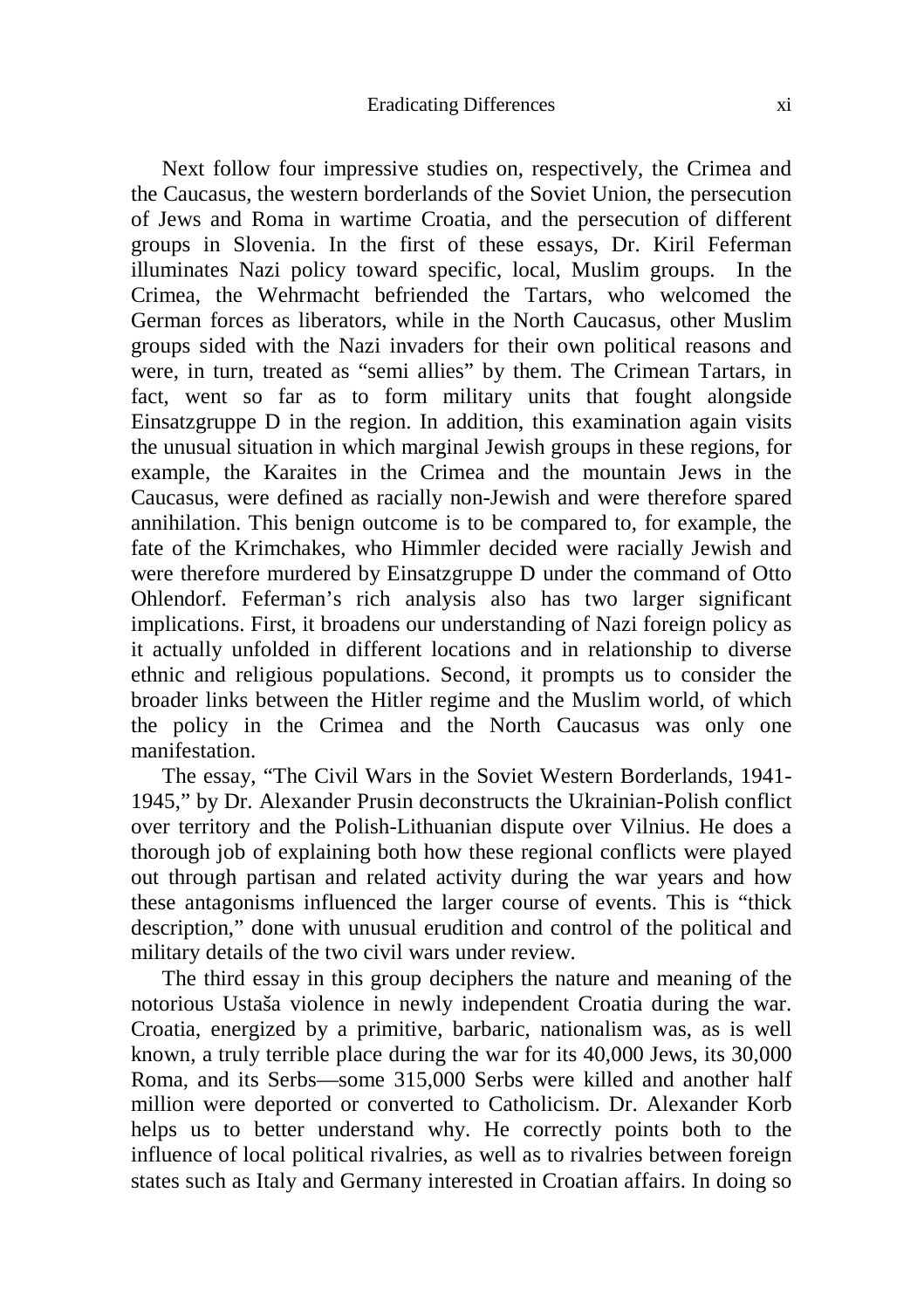he extends our understanding of Ustaša ethno-nationalist aims and actions through a multi-dimensional, decipherment that properly emphasizes, despite outside pressures, the significance of local Ustaša initiatives and agency.

The last piece in this set of four, by Dr. Andrej Pančur, centers on the similarities and differences between Jewish and Slovenian victims of Nazi persecution. The Nazi agenda in Slovenia, following the conquest of that country in mid-April 1941, was "Germanization" and the integration of the territory with the Greater Reich. This involved, as Dr. Pančur describes in helpful detail, the expulsion of that part of the local population—Jewish, Slovene, Sinti and Roma—considered racially alien and beyond the possibility of Germanization. In consequence, a segment of the Jewish population of Slovenia was exiled and later murdered in the new lands (or camps) to which they had been forcibly removed. Alternatively, in Slovenia itself there was little shedding of Jewish (or Sinti and Roma) blood. Because of this odd turn of fate, 80 percent of the small Jewish Slovenian population survived the war. This surprising outcome shows once again, in a most concrete way, how consequential local conditions and events were in affecting the overall Nazi genocidal project.

The final two contributions in this collection raise still other, quite different, questions of real interest and value. In the first of these essays, Dr. Agata Katarzyna Dąbrowska explores the racial caricature of the Jew in anti-Semitic propaganda in Polish cultural life during the late 1930s and 1940s. In developing her presentation Dr. Dąbrowska does a good job of showing, through the citation of concrete examples, how Nazi officials sought to inculcate and popularize the anti-Semitic canard that emphasized the linkage of "Jews–lice–typhus" in mainstream Polish culture by emphasizing it in theatrical productions and the arts. To ensure that Poles in large numbers would come to view such theatrical productions, Nazi officials and their Polish allies offered theater seats at unusually low prices. This occurred, for example, in connection with the 1942 play *Quarantine*, written by the Polish playwright Halina Rapacka. But, and this is striking, the Polish public responded in two diametrically opposite ways to this play and its ugly message. The official press and public greeted it with enthusiasm and applause; in contrast, the community of anti-collaborationist Polish theater critics, newspapers, and intellectuals, consciously boycotted this, and other, anti-Semitic productions. In calling attention to this not trivial fact, Dąbrowska reminds us, against much common "wisdom," that the Polish reaction to the persecution of the Jews was neither monolithic, that is, uniformly unsympathetic, nor was it simple.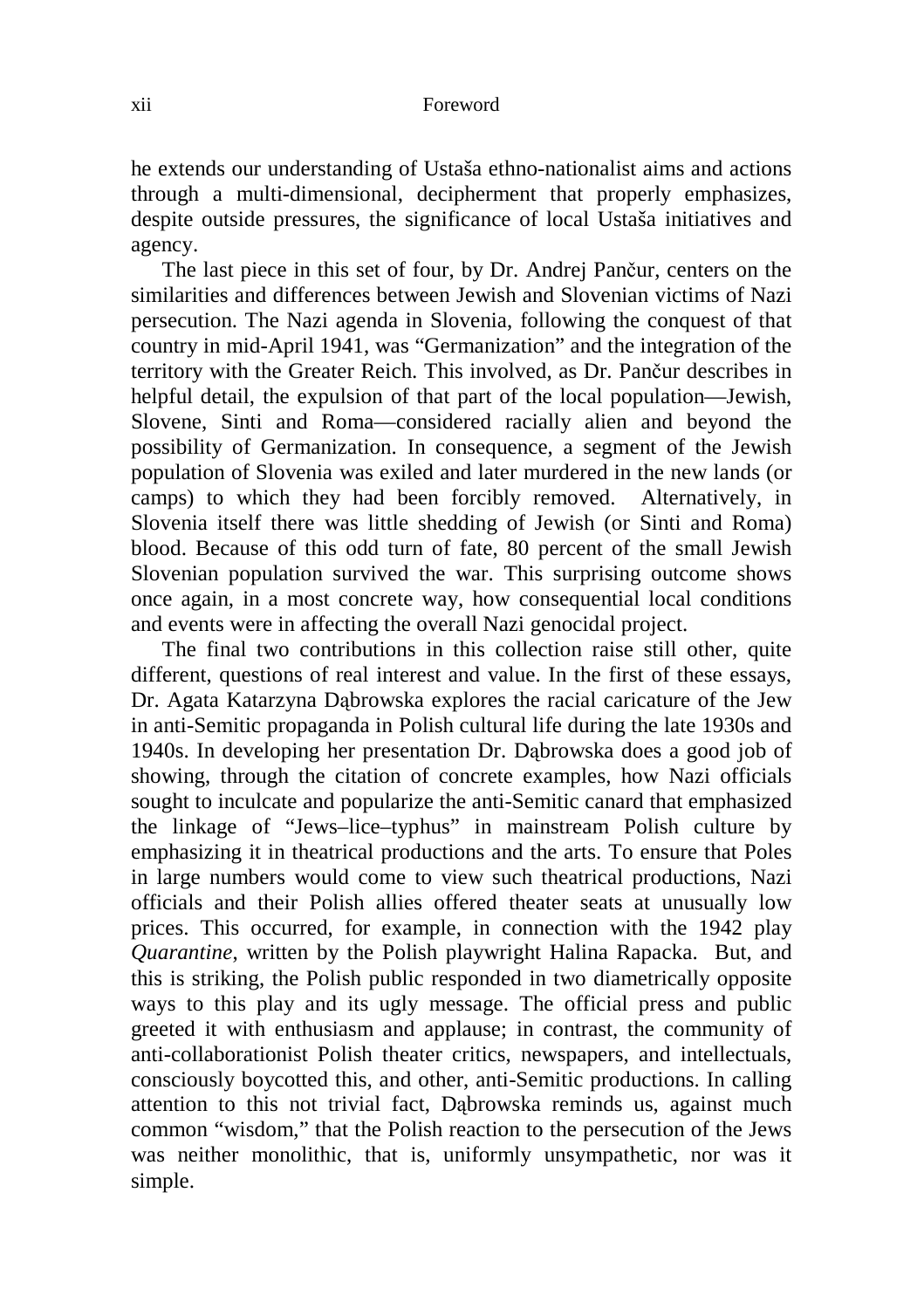Finally, Dr. Diana Dumitru reflects on Jewish-Gentile relations in Bessarabia and Transnistria. In doing so she moves us to Romania and concentrates her, and our, attention on the actions of the peasants in these two regions. "Why," she intelligently asks, "did some peasants help Jews while others harmed them?" In answering this difficult question she first makes the case, based on material she has assiduously collected, that in Bessarabia the peasantry was, "more likely to commit abusive actions against Jews (e.g., beatings, theft, murder, rape)," while in Transnistria the peasantry was, "both less likely to commit abuse and more likely to behave in a cooperative manner." She then argues that this crucial difference was due to dissimilar pre-war, state educational models regarding minorities in these two regions. In setting out her claims and conclusions she makes a strong and impressive case. Other scholars will want to pay close attention to this study

In sum, considered both in terms of its individual contributions as well as the lasting impression it makes as a whole, this is a weighty volume of considerable significance. It will repay close study and provide all scholars with much of consequence to reflect on and to debate.

\*\*\*

Before concluding these introductory remarks a word needs to be said about the sponsorship and organization of the conference at which the papers appearing here were first given. The idea for the conference came from discussions around the table of the Academic Working Group (AWG) of the Task Force for International Cooperation on Holocaust Education, Remembrance, and Research (ITF)*.* Given the AWG's mandate it was felt by members of the Working Group that it should directly involve itself in sponsoring and supporting original research. To do this it decided, beginning in 2008, to sponsor a yearly academic conference and to locate it in the country that served, according to an agreed rotation, as the Chair of the ITF for the year. This meant that the first conference took place in Norway in 2009 during Norway's chairmanship of the ITF. In addition, the decision was made, in consultation with Professor Odd-Bjørn Fure, the Norwegian representative to the AWG and the Director of the Center for the Study of the Holocaust and Religious Minorities (HLsenteret) in Oslo, to hold the first conference at this venue in the days preceding the June 2009 ITF Plenary meeting. Professor Fure, in turn, created a committee of both local and international members of the AWG, and the program grew into reality. The conference was jointly financed by the ITF, the HL-senteret, and the Norwegian Foreign Ministry. During the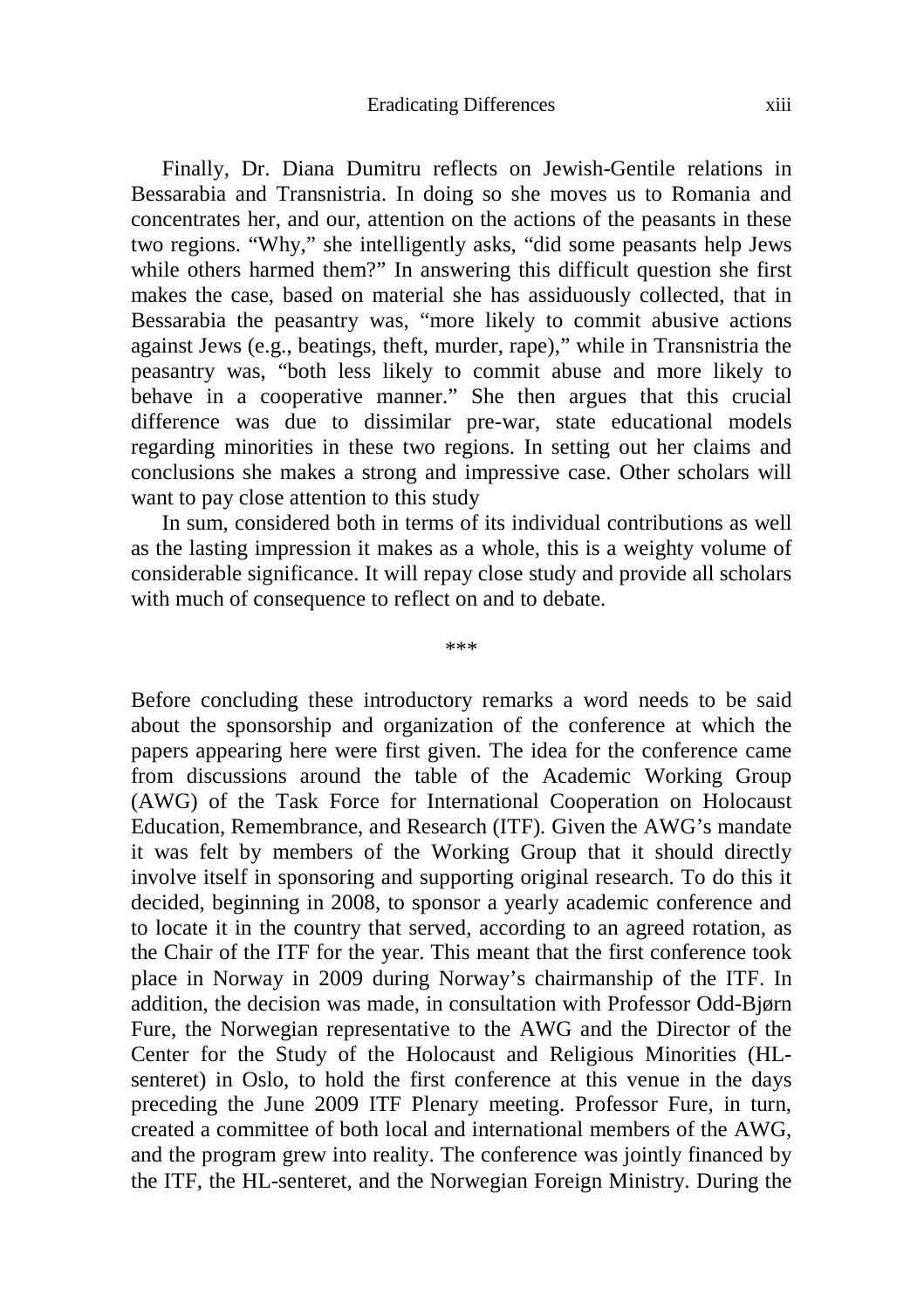conference itself, the staff of the Oslo Center showed themselves to be a very welcoming and efficient group, and the AWG is deeply in their debt. The members of the AWG would like to express their gratitude to Professor Fure, Dr. Anton Weiss-Wendt, head of the research department at the Oslo Center and the editor of the present volume, Ann-Elisabeth Mellbye, administrative coordinator at the Oslo Center, and everyone else who made the event so successful. In addition, the AWG would like to publicly thank Ambassador Tom Vraalsen, Head of the Norwegian delegation and Chairman of the ITF in 2009, for providing both encouragement and financial support. Thanks are also due to all the many scholars who participated in the conversation, and especially to those whose papers defined the event and made it so memorable.

> —Steven T. Katz Chair, AWG Boston University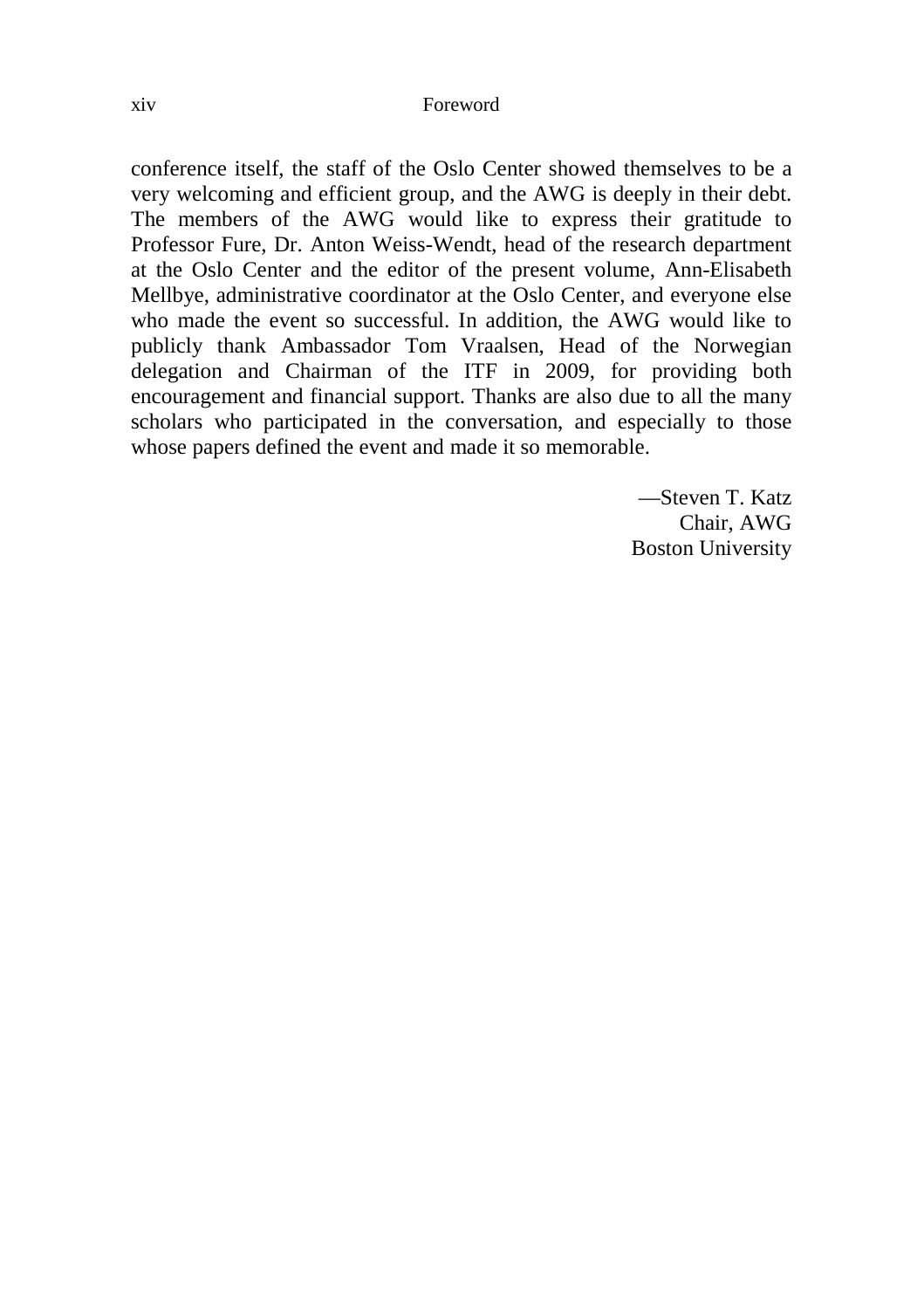### INTRODUCTION: TOWARD AN INTEGRATED PERSPECTIVE ON THE NAZI POLICIES OF MASS MURDER

### ANTON WEISS-WENDT

There is barely a subject in twentieth-century history that has received more scholarly attention than the Nazi campaign of mass murder. The extent and consistency of the Nazi effort to build the Thousand-Year Reich by means of eradicating the designated enemy groups have fascinated historians ever since. Despite the quantity of scholarship, synthetic works looking at Nazi policies of destruction as a whole, without focusing on specific victim groups, remain few. Today we still have two different narratives, that of the Holocaust and the rest. Since early on, scholars have had difficulties defining "the rest," calling them "non-Jewish victims," "other victims," or simply "forgotten victims." Without getting into the realm of memory politics, historians proved less than enthusiastic about venturing into the uncharted territory beyond the narrative of the Holocaust. This collection of essays seeks to challenge this trend by offering an integrated perspective on Nazi policies of mass murder.

Detlev Peukert was among the first German historians who looked at the Nazi persecution of minorities from a comparative perspective. In his analysis of the plight of the Jews, Gypsies, homosexuals, and the so-called asocial, he emphasized racism as a leading principle of Nazi social policy.<sup>1</sup> Two decades earlier, Martin Broszat provided the first comprehensive analysis of Nazi terror against the Polish population.<sup>2</sup> The importance of the TV miniseries *Holocaust* for opening up the debate is hard to overestimate. Broadcast throughout Europe in early 1979, the documentary has sparked a broad public discussion that in turn triggered a civil rights movement among the minority groups that were persecuted under Nazis. Homosexuals, Sinti and Roma, people with disabilities—these and other minorities suddenly realized that their story has not been properly told in the context of Nazi crimes.<sup>3</sup> Some of them felt uneasy about occasional references in academic literature to Jews as "the chosen victims of the Holocaust."<sup>4</sup> The assertion of the uniqueness, or singularity, of the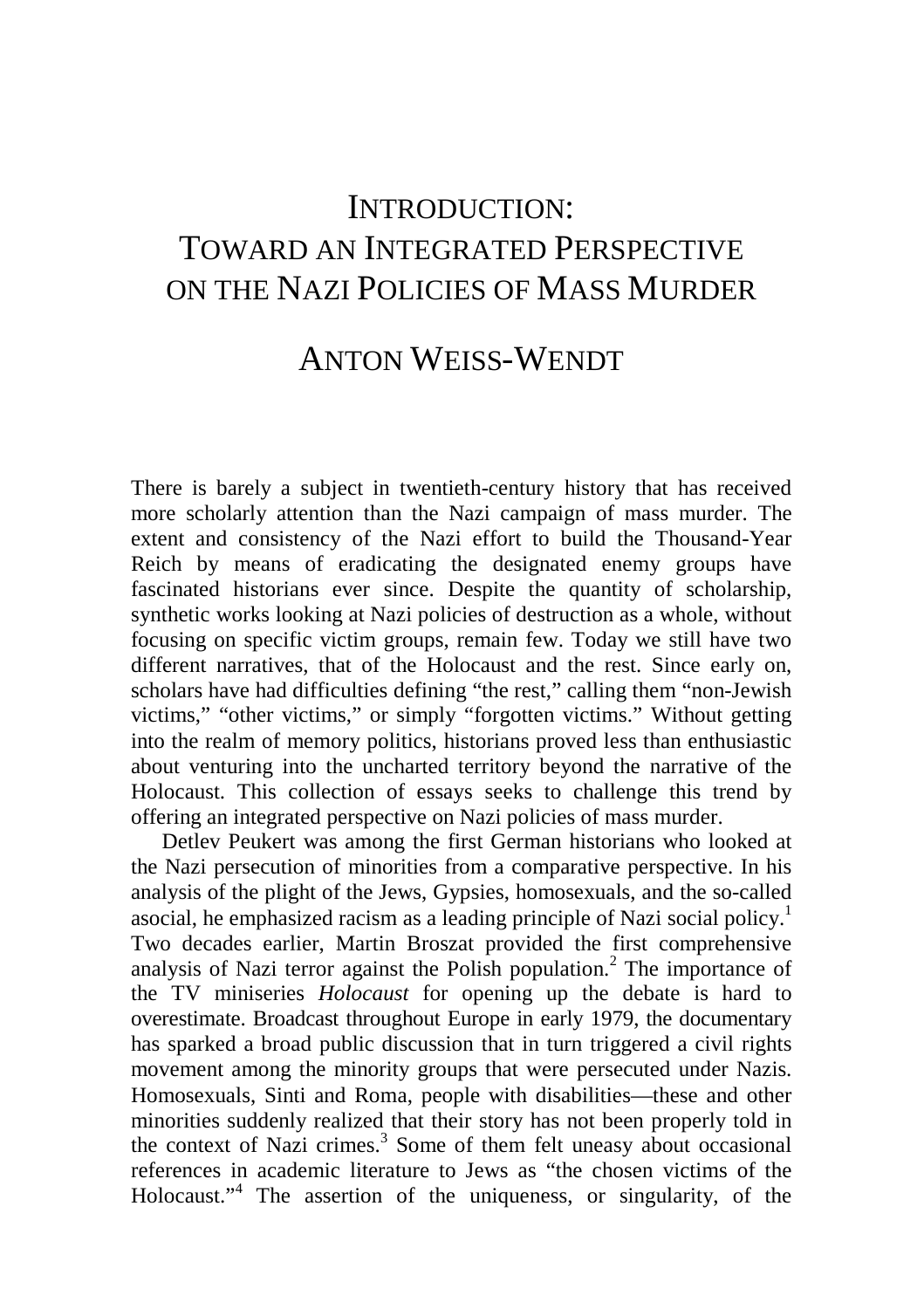#### 2 Introduction

Holocaust has had an unfortunate effect, by driving the opponents of this thesis into militancy.

Scholars seeking to highlight the plight of the "forgotten victims" of the Nazis have not been consistent in their argumentation. Rather often, the authors use the Nazi persecution as a counter-reference for advancing minorities' rights today. This was the tenor of a collection of essays published in 1988 in Hamburg, for example. In the introduction to the volume, Detlef Garbe noted the poor state of research on the victim groups dubbed by the Nazis "asocial," "socially alienated," and/or "socially harmful." Those who fail to pay attention to the plurality of victims barred from the *Volksgemeinschaft* (racial community), warned Garbe, risk sharing in Nazi cynicism. To exclude them from consideration, according to Garbe, would amount to perpetuating the Nazi divide-and-rule policy, used in concentration camps to set various groups of prisoners against each other.<sup>5</sup> Where scholars like Garbe may be right, however, is that reinforcing hierarchies not only impoverishes historical analysis but also violates professional ethics—a kind of Hippocratic Oath of History.

For the first time, an attempt to integrate the experience of other victim groups into the history of the Holocaust was made in the late 1987. During the heated debates on the content of the proposed United States Holocaust Memorial Museum, a group of scholars from ten different countries gathered in Washington, DC, to discuss in an academic setting the link between the Final Solution of the Jewish Question and Nazi policies toward other ethnic and religious groups. Many of the conference speakers represented the victim groups they spoke about. The outcome of the conference was a collection of essays edited by Michael Berenbaum, then project director of the museum. The volume appeared in 1990, one year before the collapse of the Soviet Union and the opening of the East European archives. The book's title, *A Mosaic of Victims: Non-Jews Persecuted and Murdered by the Nazis*, betrays the unease with which the historical mainstream has approached this subject.<sup>6</sup>

In retrospect, the 1980s were not conducive to extensive research on Nazi policies of mass murder. The expanded edition of Raul Hilberg's monumental *The Destruction of the European Jews* was only published in 1985, while the history of the Holocaust had essentially been taught according to Lucy Dawidowicz's *The War Against the Jews*, which had appeared in print ten years earlier.<sup>7</sup> The campaign to identify and deport alleged war criminals from the United States that led to the establishment of a special unit within the U.S. Department of Justice in 1979 turned public opinion against Americans of East European descent. An overwhelming majority of defendants in the denaturalization trials, which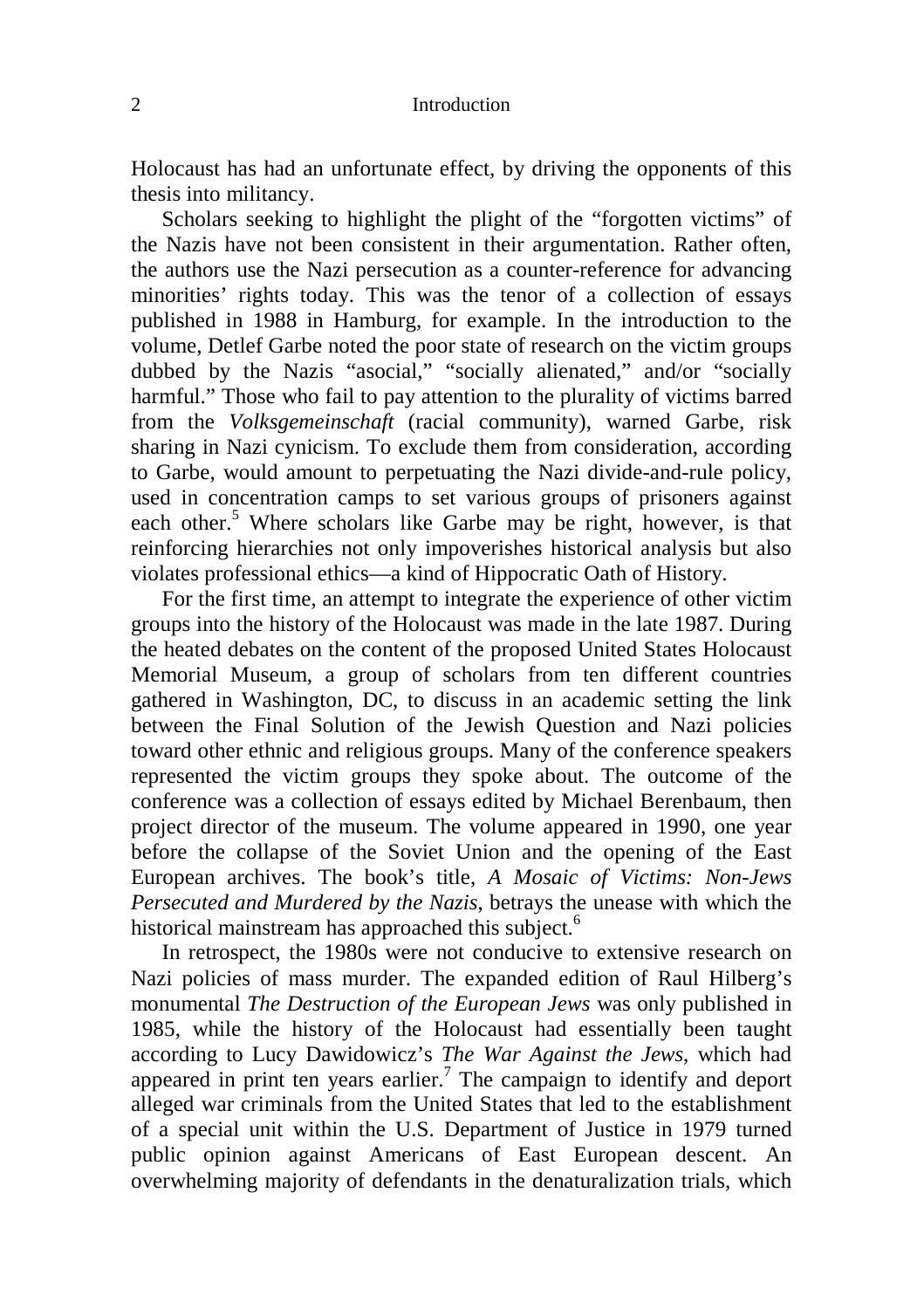continued into the mid-1990s, originally came from Ukraine, Lithuania, Latvia, Croatia, and Romania. It appeared almost unnatural therefore to advance a comprehensive analysis of victimizers and victims under the same heading. On the other side of the spectrum were found émigré activists who staunchly defended their national group's record during the Second World War and claimed for it a victim status at the same time.<sup>8</sup> The end of the Cold War prompted a shift toward empirical research unconfined to an ideological explanation. This trend is a necessary part of what I refer to as an integrated approach to the study of Nazi mass murder.

Until then, the narrative closely followed the opinion of Elie Wiesel voiced in the 1979 U.S. President's Commission on the Holocaust. "While not all victims were Jews," wrote Wiesel, "all Jews were victims destined for annihilation solely because they were born Jewish."<sup>9</sup> At the same time, as Irving Louis Horowitz has reasoned, "To emphasize distinctions between peoples by arguing for the uniqueness of anti-Semitism is a profound mistake; it reduces any possibility of a unified political and human posture on the meaning of genocide or the Holocaust."<sup>10</sup>

The slow progress in integrating the experiences of various victim groups into the context of Nazi policies of annihilation caused a backlash. One after another, minority groups that had suffered at the hands of the Nazis introduced a separate narrative framed as the "forgotten victims." Each of the groups (and individual scholars who claimed to represent their interests) singled out unique characteristics that would match their suffering with that experienced by the Jews. For many, the status of a victim of genocide represents a symbolic badge of honor, in the words of William Schabas. Ironically, the increased attention paid to the UN Genocide Convention in that context contributed very little to our understanding of the phenomenon of genocide. Rather, it resulted in what some authors started referring to as comparative victimization. While the common denominator of collective suffering does makes sense when it comes to justice, restitution, and indemnification, its ability to advance the historical analysis is rather limited.

To write an account of Nazi atrocities exclusively from the perspective of the victims or the perpetrators (and thus inevitably cause the wrath of the opposite camp), however, is equally fallacious.<sup>11</sup> By focusing on the central decision-making process, historians may unwittingly overlook how the process had translated into individual policies affecting countless population groups under Nazi control. An analysis limited to subject populations, however, runs the danger of ignoring the context. There is no simple answer to a complex problem, and so to reduce Hitler's regime to an absolute evil is not enough to explain it. The modernity discourse<sup>12</sup>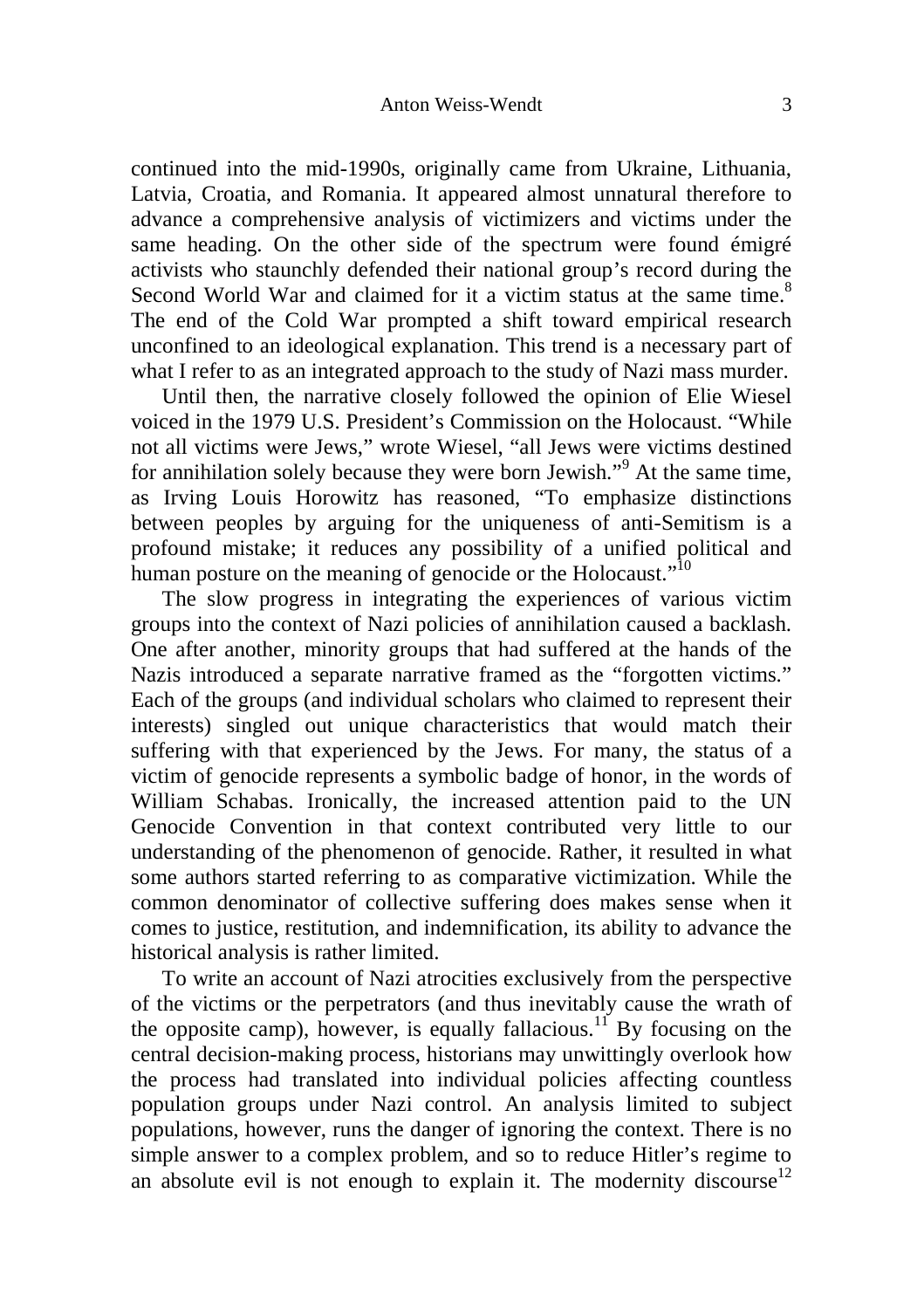#### 4 Introduction

cannot conceal the fact that at times—and definitely more often than scholars have been willing to concede—the Third Reich practiced the time-honored policy of divide-and-rule vis-à-vis the subjugated populations. Nazi policies were influenced by racism, anticommunism, and chauvinism on the one hand, and by the conventional pursuit of territory, cheap workforce, and natural resources on the other.

For too long, the mass murder of Jews has been examined in isolation from the general developments at the front and the long-term Nazi plans for Europe. Although the intense debate between the so-called Functionalists and Intentionalists did move scholarship forward, it also had a certain divisive effect on the historians' community. Otherwise, those scholars who have advanced the Hitler-thesis—depicting the Holocaust as a programmatic, linear event—rarely agreed with the proponents of a structural explanation—who sometimes have gone to the opposite extreme by rejecting personal initiative as a contributing factor. A similar explanation separated local case studies from analyses of decision making at the top of the Nazi hierarchy. Fortunately, historians have superseded that divide by now. An anthology published by Ulrich Herbert in 1998 set the standard for a symbolic reconciliation of what for some time has appeared as mutually exclusive positions.<sup>13</sup> Although Ian Kershaw's maxim, "No Hitler, no Holocaust," still stays true, we now have a much better knowledge about agency: a majority of the German population, which had acquiesced to and sometimes directly benefited from the Nazi murderous policies. $14$  An array of case studies that have been published using the new sources from the former Soviet and East European archives emphasizes the lack of contradiction between central decisions and local initiatives. Indeed, they reinforced each other in a spiraling quest for racial purity and national glory, career advancement, and economic progress.<sup>15</sup>

There are barely any historians left today who would steadfastly stick to the thesis of the uniqueness of the Holocaust. The Holocaust has been more or less successfully integrated into the field of comparative genocide studies.<sup>16</sup> One can even argue that such integration is the only way forward. Of all historians, Donald Bloxham has done it most consistently. Simultaneously, Blohxam effectively applied the methodology elaborated in the field of Holocaust studies to other instances of genocide, specifically the Armenian genocide.<sup>17</sup> However, the field cross-fertilization has not yet reached the level that would provide a viable interpretation of multiple aspects of the Nazi policy of annihilation and its ultimate goals. This volume seeks to accomplish just that.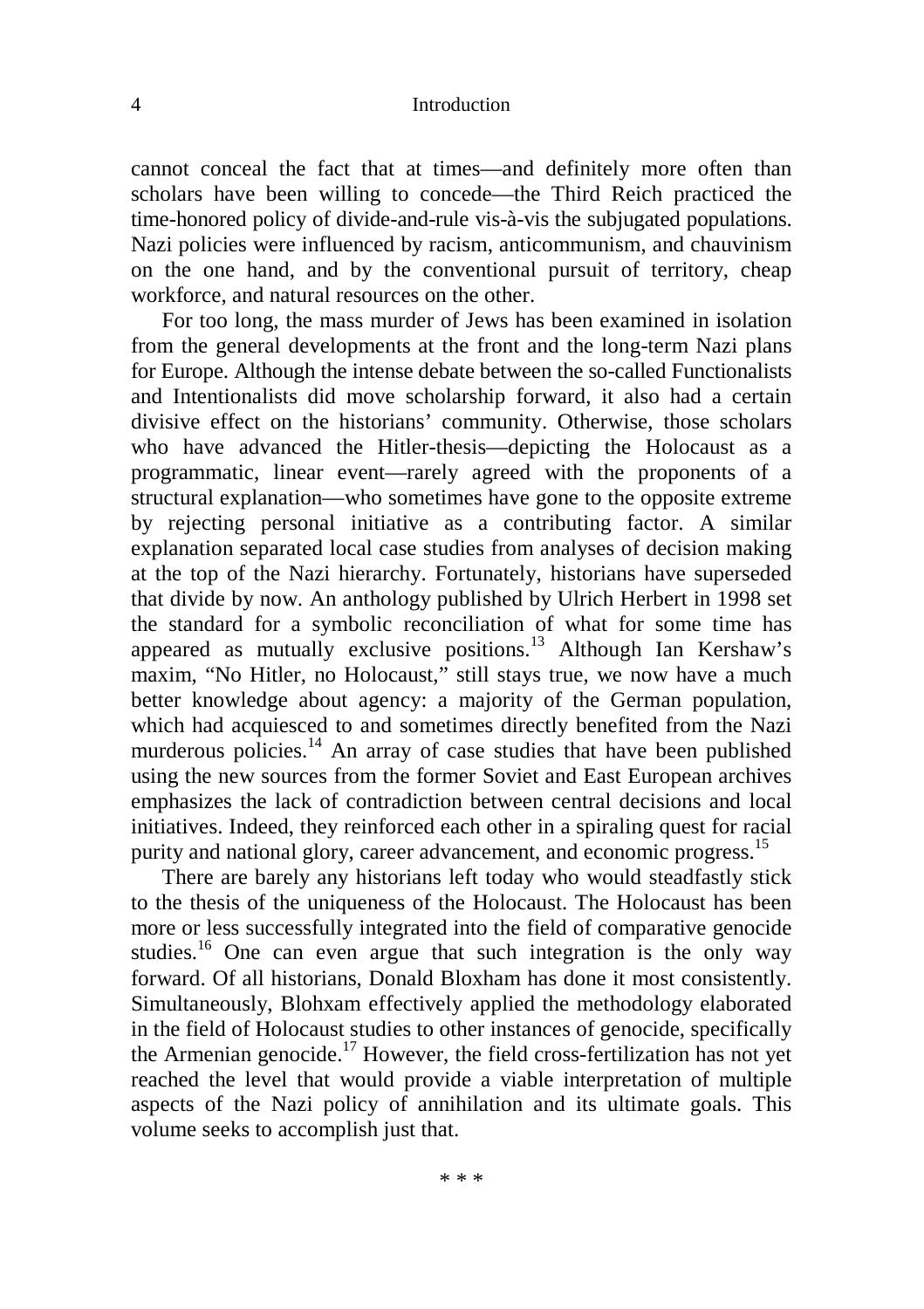The Nazi state was predicated on the close connection between racial policy and the developments on the front, between the concept of *Volksgemeinschaft* (racial community) and that of *Lebensraum* (living space). Hitler envisaged a homogeneous German people cleansed of "asocial elements," ideological and biological enemies. For him, the coming war was both the expression of the people's will and a means of securing the nation's future. Since survival of the German race was contingent on military victory, politics and strategy became one. The new kind of warfare erased the distinction between the home front and the combat zone, between national and racial enemies within and outside the Reich. As a mixture of ideology, economic thought, and international politics, the concept of Lebensraum heralded a radical restructuring of European society.

Among the factors that determined the future of any given group in Hitler's "New Europe" was political affiliation, national origins, or behavior of the group members. Jews, Gypsies (Sinti and Roma), and the handicapped were defined in biological terms, which prefigured a systematic policy of extermination against those groups by the Nazi regime. In the 1930s, the regime moved to exclude the handicapped, Jews, and Gypsies from "the universe of human obligation," as Helen Fein has memorably dubbed it. A sequence of discriminatory laws—starting with the Law for the Restitution of the Professional Civil Service (April 1933), the Law to Prevent Offspring with Hereditary Diseases (July 1933), and the Law Against Dangerous Habitual Criminals (November 1933)—set in motion a consistent policy of exclusion. As Henry Friedlander has observed, "Any system that categorizes all members of a group as antisocial is obviously establishing a racial definition based on heredity." The cover of war enabled the Nazis to implement the most radical type of exclusion: mass killing. Along with selective executions of Polish intelligentsia, the so-called euthanasia killing operation was the first to be carried out. Henry Friedlander considers the mass killing of the handicapped, which began in the winter of 1939–40, as a precursor to the Final Solution. He indicates several links that bind these murderous enterprises, including decision making, personnel, and technique. In October 1939, Hitler signed an authorization to launch the so-called T4 Program under Victor Brack. The reverse order of August 1941 only applied to the T4 killing centers and thus did not end the euthanasia killings. In fact, more people with disabilities perished after that. With the invasion of the Soviet Union the locus of mass murder shifted to the East. The T4 staff assisted the Einsatzgruppen leadership in determining the feasibility of using poisonous gas and explosives against prisoners. They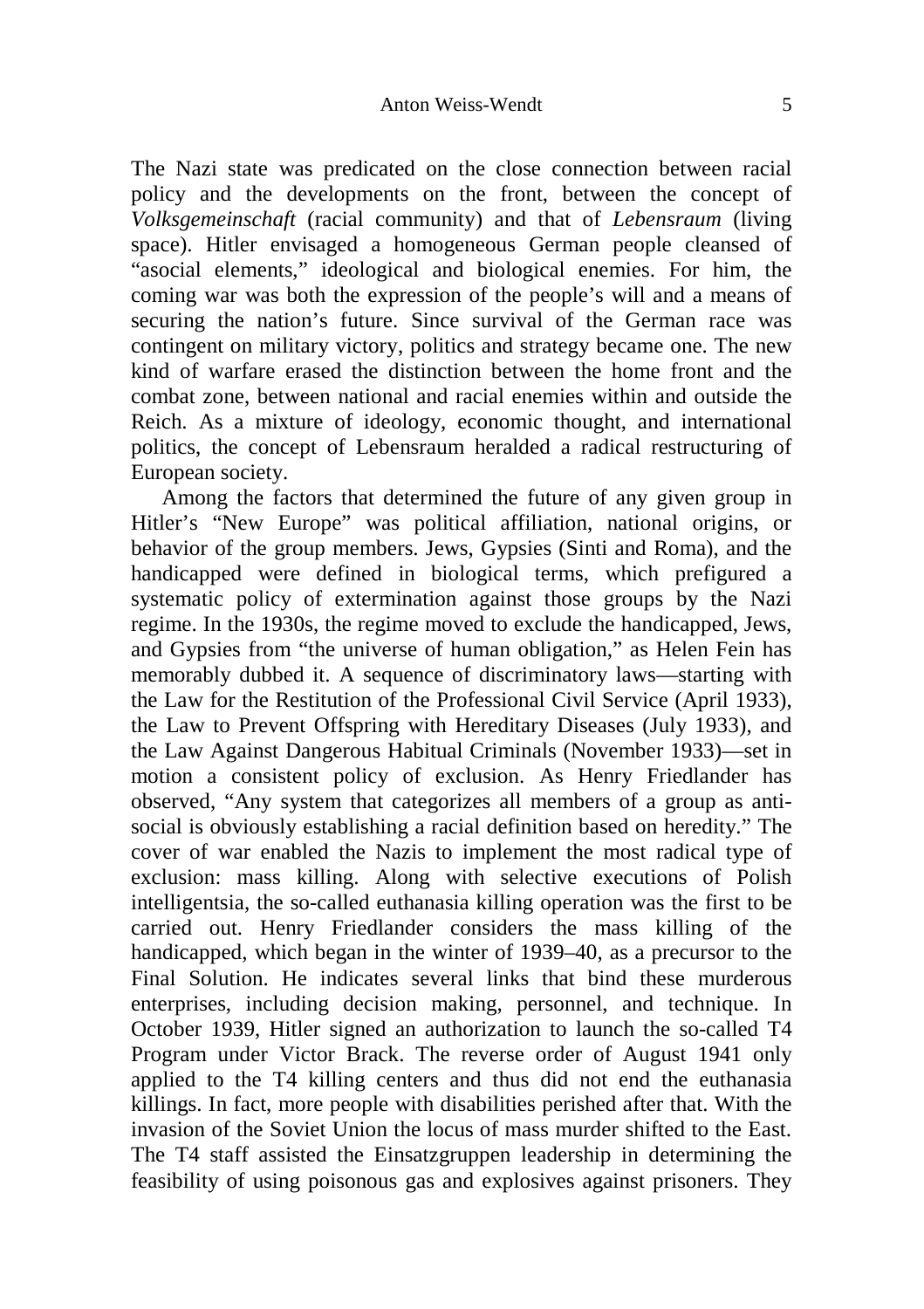participated in construction and operation of gassing facilities at Bełżec, Sobibór, and Treblinka. The assembly-line killing method used in death camps had been developed and tested earlier in euthanasia centers such as Hartheim.<sup>18</sup>

The war against Poland was meant to destroy its human potential with the purpose of gaining the territory for the resettlement of ethnic Germans. The main target of the Einsatzgruppen was the Polish intelligentsia, as a carrier of national spirit and a source of armed resistance. The German army took part in mass executions of prisoners of war and in indiscriminate shootings of civilians, including Jews. As the saying went, "the life of a non-Aryan was worth very little." The amnesty granted by Hitler in October 1939 to all military and police personnel who had violated the rules of military conduct further encouraged the spread of terror. Jürgen Förster has observed that the brutalization of warfare, as described by Omer Bartov in connection with the German invasion of the Soviet Union, had begun already in Poland. Commander of the 18th Army Georg von Küchler, who had originally disapproved of criminal orders, in July 1940 issued a decree endorsing SS policy toward "the final ethnic solution of the *Volkstumskampf* [racial struggle] that has been raging for centuries along the eastern front."<sup>19</sup>

The outbreak of war radicalized the Nazi regime's policies toward minority groups. Thus a conference on racial policy convened in Berlin on September 21, 1939, and chaired by Reinhard Heydrich, head of the Reich Security Main Office (RSHA), discussed the removal of 30,000 German and Austrian Gypsies to General Government (a part of Poland under German military occupation), along with the deportation of Jews. $^{20}$  The first deportation of some 2,330 Gypsies from Germany proper in May 1940 was carried out within the framework of the systematic expulsion of Jews and Poles. Some of the 5,000 Austrian Gypsies deported in November 1941 to Łódź ghetto died of typhus and the rest were gassed at Chełmno. That murder, wrote Michael Zimmermann, had already taken place in the context of the Nazi extermination of the Jews.<sup>21</sup> In 1941, Heydrich suggested expanding the T4 Program by including the so-called asocial elements, including most likely the Gypsies.<sup>22</sup>

The German attack on the Soviet Union in June 1941 was conceived of as a *Vernichtungskrieg* (war of destruction), not as a conventional war. The lead principle of Lebensraum prefigured military strategy, which became undistinguishable from racial policies. Whether it had to do with the tactical planning, rear area security, or economic exploitation, the acquisition of living space was conditional upon extermination of socalled Judeo-Bolshevism. According to Hitler, it was a clash of ideologies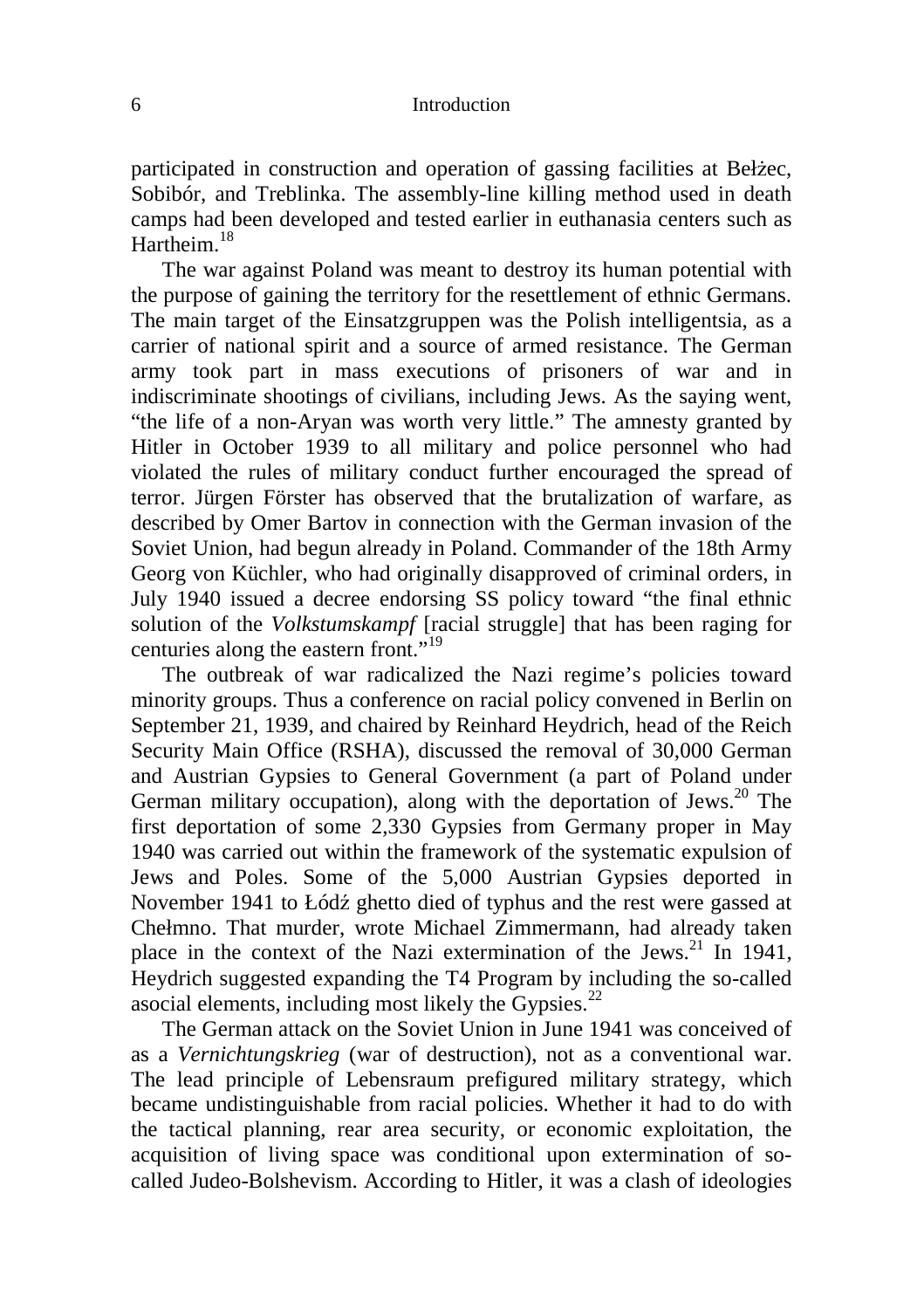and civilizations rather than a conflict between nation-states and their armies. As a struggle between two different races, the war in the east was to be ruthlessly executed. Nonetheless, in order to bring the Wehrmacht into the fold of racial ideology, Nazi authorities sought out a justification for their murderous policies; the reprisal policy was informed by ideology but was explained by military necessity.<sup>23</sup>

It is reasonable to surmise that the Third Reich would not have pursued a genocidal policy, at least not to the actual extent, had it not invaded the Soviet Union in June 1941. Operation Barbarossa not only set the stage for the Final Solution but also molded the mentality of the individual by creating a psychological environment conducive to crimes that would have been impossible otherwise. From the perspective of the Wehrmacht rank and file, argued Omer Bartov, it was just another aspect of a brutal war. Since murder was the norm at the front, they saw no reason why the regime's enemies should be treated differently back home. As the causes for the brutalization of warfare, Bartov listed the scale of the fighting, the massive losses, the harsh climatic conditions, and the ideological preconceptions. These factors enhanced the sense among the troops that they were engaged in a terminal confrontation in which the legal and moral traditions no longer applied. Civilians and military men they encountered on the Eastern Front fit neatly into the preconceived image of the enemy. Jews, Gypsies, Soviet POWs, Slavic peoples—all of them appeared savage and uncivilized. If they were somehow less human than the invading German forces, then to object to mass killings and all other forms of maltreatment was unreasonable. The ideological indoctrination helped to carry this message home. $^{24}$ 

Echoing Christopher Browning, Christian Gerlach thus wrote,

Had the Nazi regime in May 1941 found a sudden end, it would have been held accountable for the murder of 70,000 physically and mentally disabled in the so-called Euthanasia Program, of several tens of thousands of Jews and Poles, and of several thousand concentration camp inmates in the Third Reich. By the end of 1941, the number of victims of the German policy of violence has grown to three million people (without counting the Red Army losses), including some 900,000 Jews—nine-tenths of them in the occupied Soviet territories—and approximately two million Soviet prisoners of war. It was then first in the course of 1942 that Europe's Jewish population became the biggest group of victims of the German policy of extermination.<sup>25</sup>

A series of draft documents collectively known as *Generalplan Ost*  (Master Plan East) mapped the future East Europe swept clear of non-Aryan peoples. In the words of Czeslaw Madajczik, Master Plan East was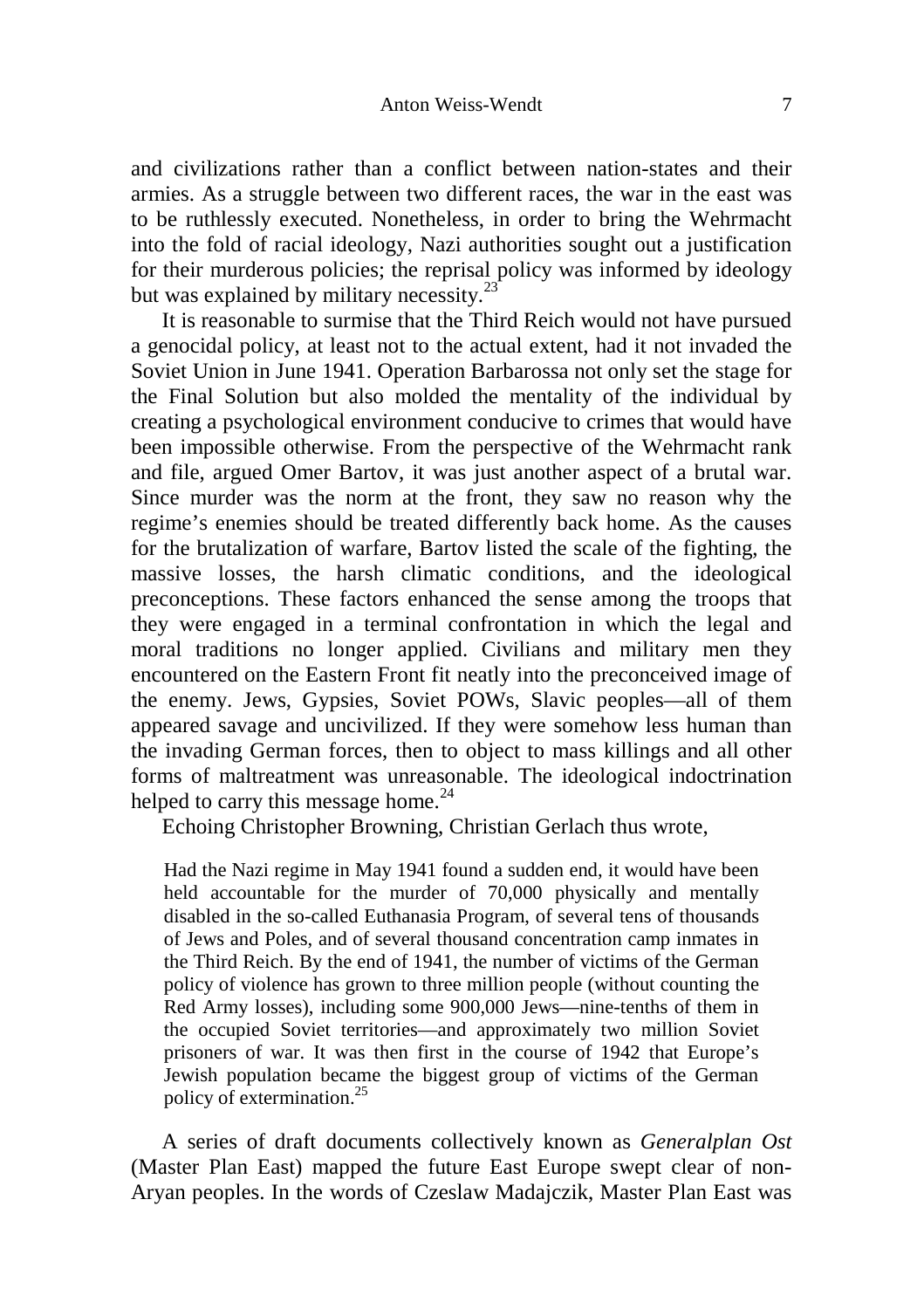#### 8 Introduction

the culmination of the German *Drang nach Osten* (Drive to the East). Outlined in 1941–43, Master Plan East proposed pushing the ethnic boundaries of the Third Reich about one thousand kilometers eastward, conditioned upon the expulsion of thirty-one million people who lived in these territories. A draft prepared by the Reich Security Main Office provided for the uprooting of some 85 percent of the population from Poland; 75 percent from Belorussia; 67 percent from the western Ukraine; and 50 percent from the Baltic States. The rest were slated for Germanization. The blueprint for colonization of the East was worked out in anticipation of the *Blitzkrieg,* to be realized within twenty years after the war. As the hopes for quick victory evaporated, Master Plan East was recast into *Generalsiedlungsplan* (Master Settlement Plan) and the estimates for the number of people fit for Germanization were recalculated upward. The resettlement of ethnic Poles from the Zamość district in the General Government between November 1942 and August 1943 convinced the Poles that once the Jews were destroyed, the Nazis would use the same method toward them. Remarkably, the Master Plan East contained only few references to Jews, whose annihilation had been an established fact by the time the RSHA draft was released, shortly before the Wannsee Conference. By then, the fear of "Jewish contamination" had been replaced by apprehension about ten times the number of Slavs residing within the new Reich borders. Czeslaw Madajczyk, the foremost expert on Master Plan East, thus concluded,

If we also take into consideration the plans for expansion of the Third Reich eastward, together with the whole range of its genocidal undertakings, we cannot help but realize that if the war had run a different course, the fate of the Jewish people in Europe could have marked the beginning of a terrible fate lying in store for all of East Central Europe, as spelled out in the variants of *Generalplan Ost*. In fact, it would have amounted to the final solution of the *Mitteleuropa* question.<sup>26</sup>

The Nazi plans from early 1941 to murder several million Soviet citizens through a deliberately orchestrated famine marked the beginning of the carefully crafted policy of extermination.<sup>27</sup> The intention to reduce the population of the Soviet Union by thirty-something million can indeed be regarded as the most extensive plan of mass murder in human history. Prior to the attack on the Soviet Union, however, deportation to the East (*Abscheiben nach Osten*) appeared an ingenious solution for all the "unwanted" ethnic groups. This concept, for example, comes across in army plans concerning the expulsion of the survivors of Leningrad and Moscow in anticipation of the cities' instant fall.<sup>28</sup>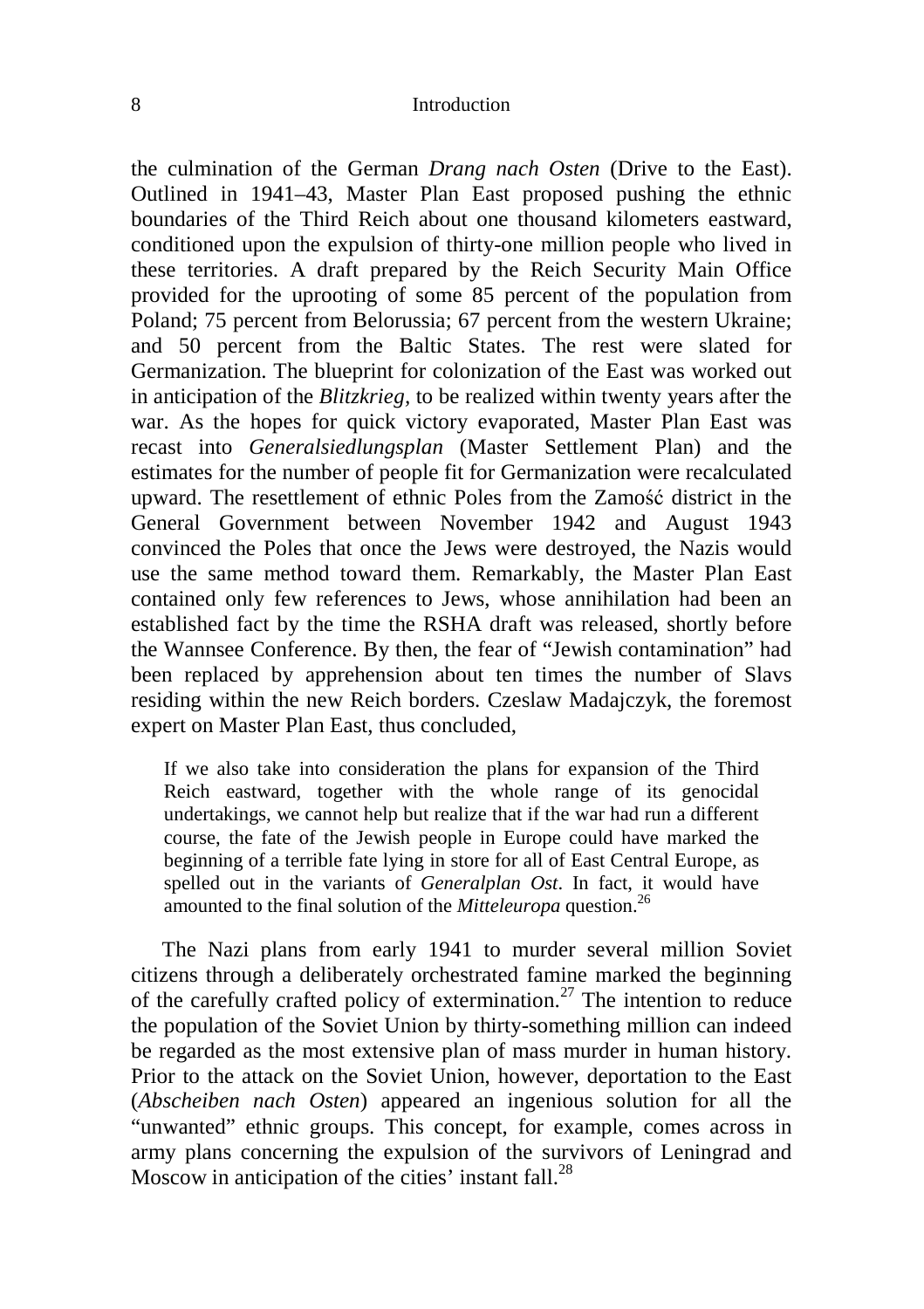The fact that Soviet POWs were the biggest victim group in 1941, but came to be replaced by Jews in the following years, suggests a certain link and simultaneously a paradigm shift. What until late summer–early fall 1941 had remained on a level of ideas—a dystopia—now was translated into a purposeful program of mass murder. As Christian Streit, Ulrich Herbert, and Christian Gerlach have demonstrated in their research, mass starvation of Soviet POWs in the fall and winter of 1941 was intentional. It was a deliberate policy informed by economic considerations and racism. Slavs and so-called Asiatics among the Soviet POWs were ranked very low in the Nazi pecking order, just above Jews. Labeled "subhuman," they were regarded as "worthless eaters," much as the disabled in the Third Reich were regarded earlier. Because they allegedly belonged to an inferior race—so the twisted logic—they also required less food to survive. One less work-unfit POW alive, the greater was the estimated benefit to the German people. By consuming calories that otherwise would be "wasted on the lower races," the Germanic nation was expected to fulfill its predestined mission. To save railway cars for the transportation of troops and ammunition, prisoners of war were left to rot in makeshift camps or were marched hundreds of kilometers on foot.<sup>29</sup> A Ukrainian witness described the Soviet POWs marching through the city of Vinnitsa (Vinnytsia) as "ghosts who barely resembled human beings."<sup>30</sup>

According to Gerlach, the following three factors signaled the transition to a full-scale mass murder in the fall of 1941: the expansion of the victim category to include Jewish women, children, and the elderly; the intensification of antipartisan warfare; and the dramatic reduction of POW food rations. The minimum food rations allocated to Soviet POWs—sometimes as little as 20 grams of fat and 100 grams of bread per day—caused a certain death by starvation within a matter of weeks. As a result, during the first seven months of the Russo-German war, an average of 6,000 POWs died each day. Simultaneously, the German authorities drastically cut the food rations for the local civilian population. Despite the shortage of manpower, the Nazi leadership refused to consider bringing Soviet laborers to the Third Reich, for they were supposedly imbued with Bolshevism and racial defects.<sup>31</sup> Writing back home, German soldiers consistently described the Russians as barbaric and criminal, filthy and dull, uneducated and fanatic. "They are scoundrels, the scum of the earth!" wrote one soldier. "Russia is like pigsty…You cannot find a trace of culture anywhere," added another. "I believe it is the most depraved and filthiest people living on God's earth," noted one officer. The following sentence, from a letter of a German noncommissioned officer, sums up the Nazi attitude toward the so-called Eastern peoples: "The Russians are no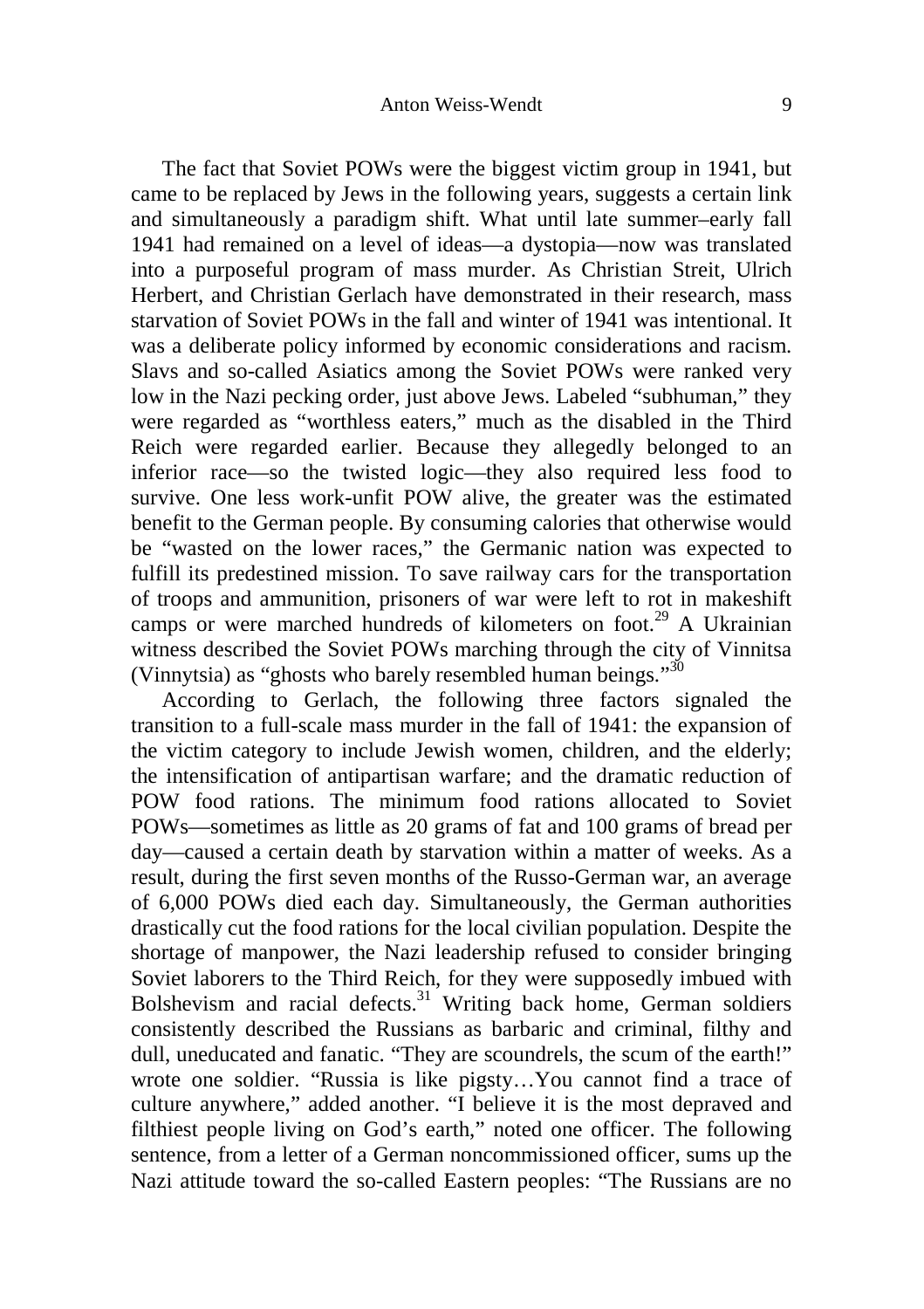longer human beings, but wild hordes and beasts who have been bred by Bolshevism during the last twenty years."<sup>32</sup> Some scholars see certain similarities between the death marches endured by Soviet POWs in 1941 and those by Jewish prisoners in 1945.

Only those POWs deemed work-fit were granted a (slim) chance to survive by laboring on behalf of the master race. Even when this deadly policy was reversed in November 1941, the machine of destruction once set in motion kept consuming lives. Weakened by low calorie intake, disease, torture, and harsh weather conditions, Soviet POWs continued dying en masse. In fact, the highest mortality rates in POW camps were registered in November and December 1941 (38 percent and 46 percent respectively). Out of the total of approximately 5.7 million Soviet soldiers and officers taken prisoner by the Germans, no more than 2.2 million survived the war. $33$  The first "sweep" in the Government General was supposedly carried out in accordance with the same principle, that is, the first Jews to be murdered were those classified as work-unfit. After the Wannsee Conference, however, this differentiation was all but impossible. Throughout 1942, the Wehrmacht units, SS detachments, and police battalions murdered hundreds of thousands of Jews in Belorussia and Ukraine regardless of their status. The mass recruitment of "Eastern workers" provided Nazis with the much-needed manpower and consequently accelerated their plans to destroy the Jews of Europe.<sup>34</sup>

The Nazi treatment of Soviet POWs, who had been taken to Auschwitz-Birkenau for execution from July 1941 onward, involved an industrial method of mass murder. The rail connection built at the Birkenau camp was originally intended for 100,000 Soviet POWs who had been allocated by Himmler as slave laborers. Six hundred POWs and another 250 camp inmates were the first to be gassed with a pesticide, Zyklon B, at Auschwitz in early September. Two more convoys of Soviet POWs were subjected to "test gassing" before it was extended to Jewish victims in January and February 1942. Ironically, the designation of a certain segment of the Soviet POWs as slave laborers did not increase their chances of survival. The appalling conditions in the camps and the desire to destroy "Bolshevism" made economic aims obsolete. Remarkably, in the concentration camp file system the euthanasia killings had a code number "14 f 13" and the murder of the "politically unreliable" Soviet POWs "14  $f$  14."<sup>35</sup>

In the final analysis, the Soviet POWs and the disabled were the only two groups subjected to the deliberate policy of starvation during the Second World War. Economic expediency forced the Nazis to relax that policy vis-à-vis the Soviet POWs toward the end of the war; unable to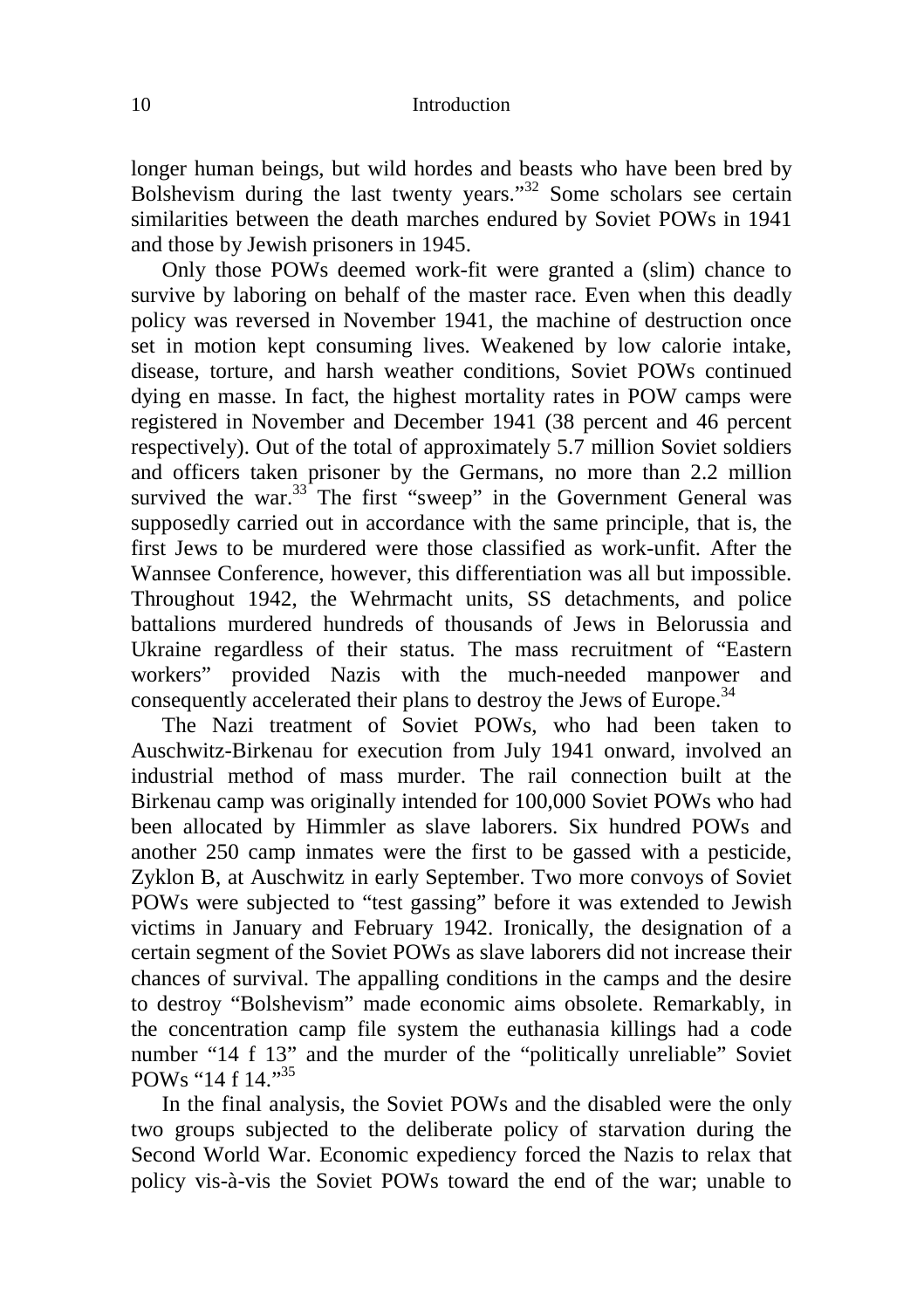raise any revenues on account of the mentally ill patients, the Nazis disposed of them methodically by means of reducing their food rations to a minimum. Soviet POWs were among the first victims gassed at Auschwitz-Birkenau, but they were also among the first camp guards to be trained at Trawniki camp in Poland; they were recruited from the POW camps on the promise of food.<sup>36</sup>

Gerlach has convincingly demonstrated the connection, as well as the tension, between Nazi economic and racial policies. The conventional wisdom that the Nazis had waged a racial war in the East should not conceal the fact, according to Gerlach, that they also sought to control the markets and natural resources, to feed the German population, and to govern over the conquered peoples. Economic pragmatism and racist thought walked hand in hand, with no contradictions in sight. What Hans Mommsen has described as cumulative radicalization of Nazi policies was shaped by that parallel development. The German occupation authorities exercised a broad consensus concerning the extermination policies. Whenever disagreement occurred, it was about the methods, not the practice. Execution by bullet evoked emotions of hatred and resentment; murder through enforced starvation evoked pragmatism informed by racism. As Martin Holler observed with regard to the mass murder of Gypsies in the occupied Soviet territories, local military commanders de facto approved of it, even if de jure they were supposed to spare sedentary Gypsies.<sup>37</sup>

What Gerlach has argued on the basis of painstaking research into specific regions such as Belorussia, West Ukraine, and the Government General, Götz Aly expanded to the entire Third Reich. Through exploitation of slave labor, enforced starvation, and mass murder, the Nazis managed to lift the living standards of the German population, or at least to maintain them on an acceptable level that would ensure compliancy and prevent unrest. The Nazis used property and liquid assets confiscated from the Jews to finance the war and subsidize social programs at home. Indirectly, the entire German population benefited from the Nazi anti-Jewish policies. When their pensions and food rations went up, ordinary Germans did not ask where the money came from. Preoccupied with everyday problems, a majority of the German people continuously supported Hitler's regime, willing to overlook the suffering of the Jews and other persecuted groups. While some Germans accepted the Nazi measures, a majority of the population remained silent in the face of persecution.<sup>38</sup>

Even with regard to the Final Solution of the Jewish Question, the Nazis were willing to pose when the very existence of the Third Reich, pounded by the Allied armies, came into question. Christopher Browning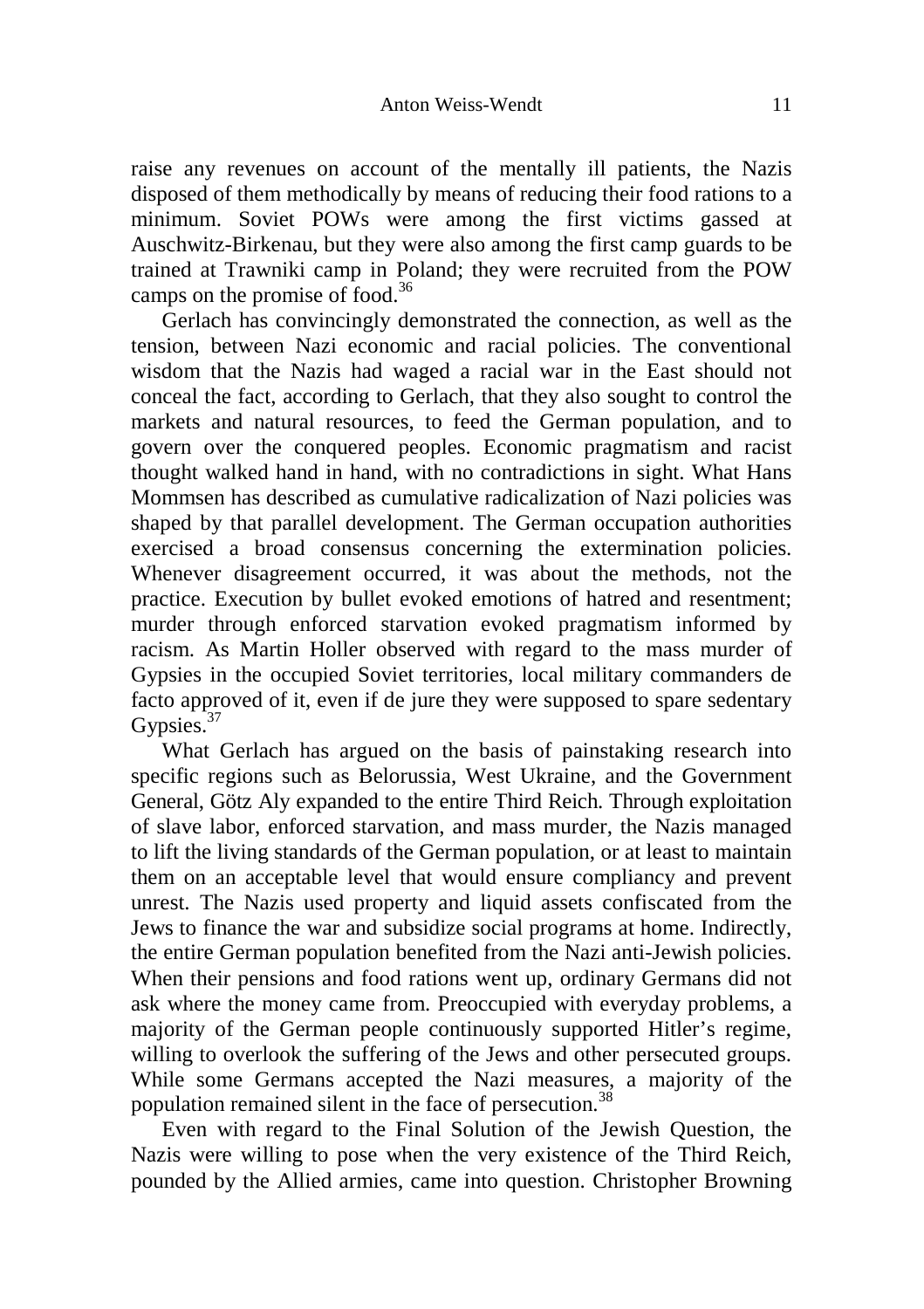and Wolf Gruner have argued that the exploitation of Jewish slave labor in the Third Reich preempted any Nazi plans to destroy Jews as a group. In many cases, "segregated labor deployment" (*der geschlossene Arbeitseinsatz*) of Jews had continued well until mid-1943, that is, much longer than scholars have presumed. Browning maintained that although a sporadic use of Jewish forced labor in Poland in 1942 and 1943 did not supersede the ultimate ideological goals of the Nazis, it meant life for some of the inmates. The starkest opponent of the continuous use of Jewish slave labor was Heinrich Himmler, who had sought even greater control over the stillliving Jewish armament workers and their eventual death. The Warsaw ghetto uprising influenced Himmler's decision to liquidate the remaining "work ghettos" in the East. Yet by November 1943, according to Browning, Himmler had relaxed his obsessive campaign to rid continental Europe of Jews. The acute shortage of manpower proved a decisive factor in prolonging the existence of a handful of work camps and ghettos.<sup>39</sup>

Gruner painted a larger picture, examining the dynamics of Jewish forced labor in Germany, Austria, the Protectorate of Bohemia and Moravia, and Poland. He insisted that "segregated labor deployment" of Jews was possible due to the limited role of the SS in planning and running forced labor. The interest groups emphasizing the needs of the war economy, armaments in particular, included German state agencies and private enterprises. At the end of 1942, about 400,000 Jewish forced laborers were still living in Germany and Poland. The total number of work camps and ghettos outside of the concentration camp system in existence between 1938 and 1943 could have been as high as 1,300.<sup>40</sup> When the survival of the Third Reich was at stake, ideology, if only temporarily, gave way to pragmatism. Yet Gruner might have gone too far when he concluded that "[f]orced labor in the Third Reich cannot in any case be considered part of the Nazi murder program." In the end, ideology and contingency were complementary rather than mutually exclusive in the Nazi drive to destroy the Jews.<sup>41</sup> This conclusion reinforces the earlier argument of Browning, who contended that the broader pattern of Nazi racism was at the same time programmatic and evolutionary, dogmatic and flexible. $42$ 

The Nazi self-perception of racial superiority proved not enough to win the conventional war. Unable to capture Moscow and strategic areas rich in mineral resources, the Nazi leadership had to reconsider their short-term objectives. The agricultural surplus resulting from the decimation of the civilian population—written down by policy makers and ideologists as unnecessary ballast—was less than anticipated. At the same time, the Nazis could not afford doing away with Soviet POWs as a potential source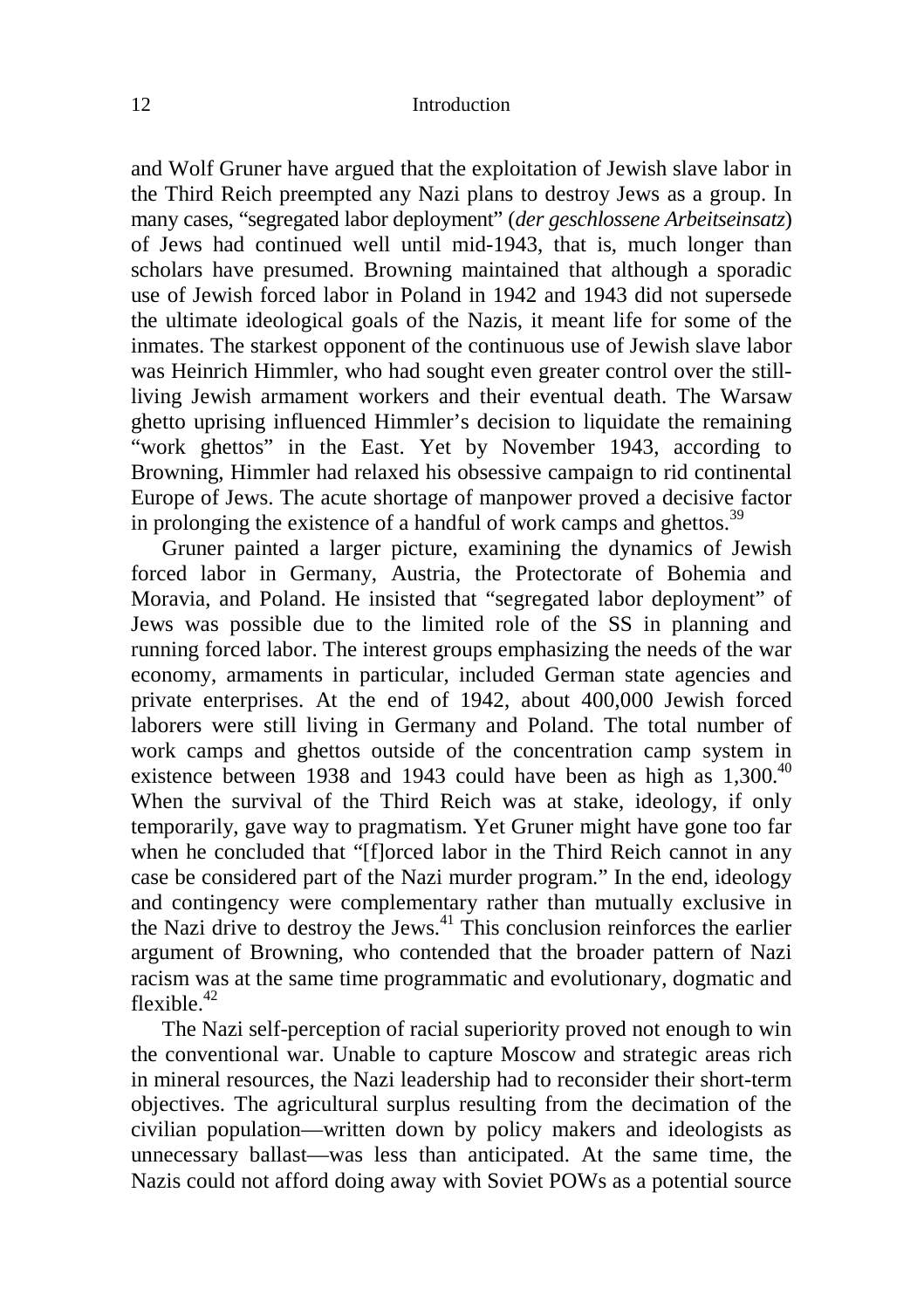of slave labor. As far as the Jewish Question was concerned, the military disposition provided for a correction, which proved fatal to the Jews. The limited territorial gains forestalled the earlier Nazi plans to dump European Jews deep into Russia proper. As seen by some racial experts, the only way out of the impasse was the Final Solution—that is, mass murder.

In the Independent State of Croatia, for example, the Germans came to realize as early as summer 1941 that the Ustaša terror against the Serbs was counterproductive, playing into the hands of Tito Partisans and thus exacerbating the security situation. Thus an enraged Wehrmacht officer protested to his Croatian counterpart against driving the masses of refugees over the border to Serbia: "As far as I am concerned, the Ustaša, as well as your authorities who have done this, are of even lower standing than the Bolsheviks. A country that allows this has lost the reason and right to exist and has to be erased from the map of Europe."<sup>43</sup> What is also remarkable about this particular quotation is that the German officer without a hitch explained away a strategic blunder by the lower level of development of the Croats.

As far as the phenomenon of collaboration is concerned, Martin Dean, who has done extensive research on Belorussia, argued that mass murder of Jews and antipartisan warfare reinforced brutalization of the local policemen. The increase in partisan activity from summer 1942 onward was met with reprisals. In one such incident in the Myr district, Belorussian policemen savagely murdered about sixty members of partisan families, including women and children. Anywhere between three hundred and five hundred non-Jewish civilians were killed in reprisals, often burned alive, in that particular district during the German occupation. Dean observed that the same personnel who were prominent in the anti-Jewish actions also played an active role in the reprisals against partisan families. He concluded that "neighbors did not only kill Jews."<sup>44</sup>

**\* \* \*** 

The new evidence presented in this volume draws a line under the Functionalist-Intentionalist debate. The articles emphasize the ideological aspect of Nazi policies of mass murder. The anticipation of a quick military victory over Soviet Russia on the one hand and brutalization of warfare on the other reinforced the ideological worldview. If it had not been for the debacle on the Eastern Front, the Nazis would have definitely gone all the way to implement their racial dystopia. At the same time, the articles printed in this volume demonstrate that pragmatic considerations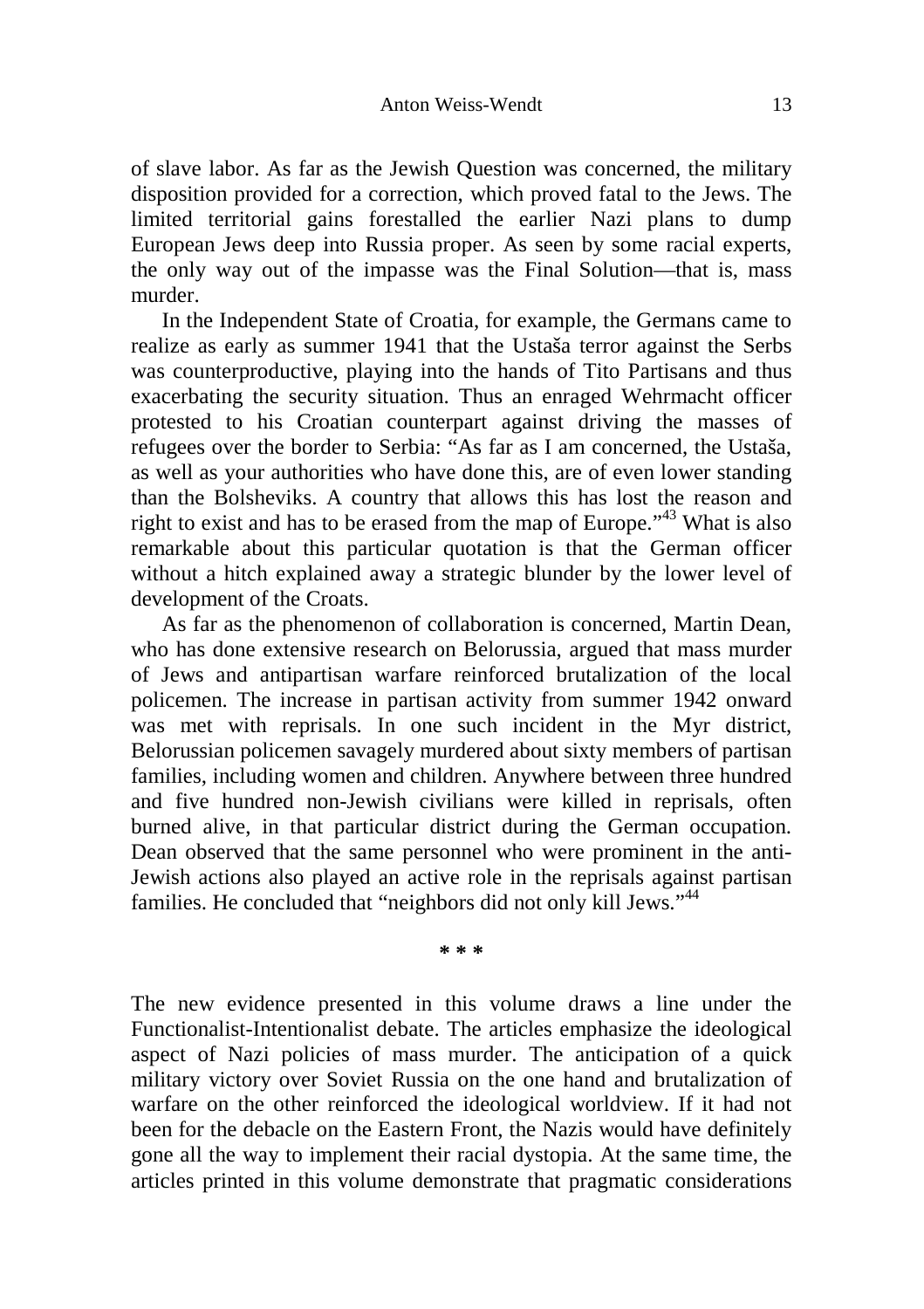based on a realistic assessment of the situation on the ground sometimes overran the racial dogma. Faced with what they saw as a temporary military setback, the Nazis were willing to renegotiate their murderous policies, granting certain concessions to certain groups otherwise slated for destruction. However, this compromise was always a question of tactics, a short-term policy adopted under circumstantial pressure. At most, it offered a temporary reprieve for most victim groups. Radical ideology and expediency were not mutually exclusive elements of the Nazi policy of mass murder. Rather, pragmatism often filled in whenever ideology did not deliver. In the long run, however, the ideology of racial exclusiveness preached by the Nazis was never abandoned, contributing to their ultimate defeat.

Another thesis advanced in this volume concerns the complex ethnopolitical landscape of Eastern Europe that came under Nazi domination. Intense ethnic rivalries and grievances, which go back into the times of the Austro-Hungarian and Russian Empires and beyond, flared with full force under Nazi occupation. German occupation authorities were only too happy to ignite the flames of ethnic hatred that had simmered under the surface. The Hobbesian war of all against all that broke out in the former Yugoslavia and the western Soviet borderlands, and ethnic tensions that tore apart the satellite states, made the application of a divide-and-rule policy by the Nazis all too easy. It also provided a fertile ground for collaboration, specifically in the mass murder of Jews. In their dealing with "lesser races," the Nazis proved more flexible and less singleminded than has been conventionally believed. But they never relinquished their final say; neither did they discard the racial ideology. The atrocities committed in the occupied territories by non-Germans had been carried out under the Nazis' watchful eyes.

Geoffrey J. Giles and Hans-Hermann Dirksen deal in their articles with the victim groups that had been singled out on the basis of their sexual and religious orientation, respectively. Giles challenges the conventional view, according to which men accused of homosexuality in Germany proper were treated differently from those residing elsewhere in Nazi-occupied Europe. Basing his analysis on the careful reading of documents, Giles sees a correlation between the "racial quality" of any given European nation (as determined by the Nazis) and the severity of punishment. Nationals of the countries with a higher proportion of the Aryan racial type as a rule received harsher sentences, contends Giles. The prosecution of homosexuals continued late into the war but was at times moderated by diplomatic considerations. The circumstantial evidence suggests that the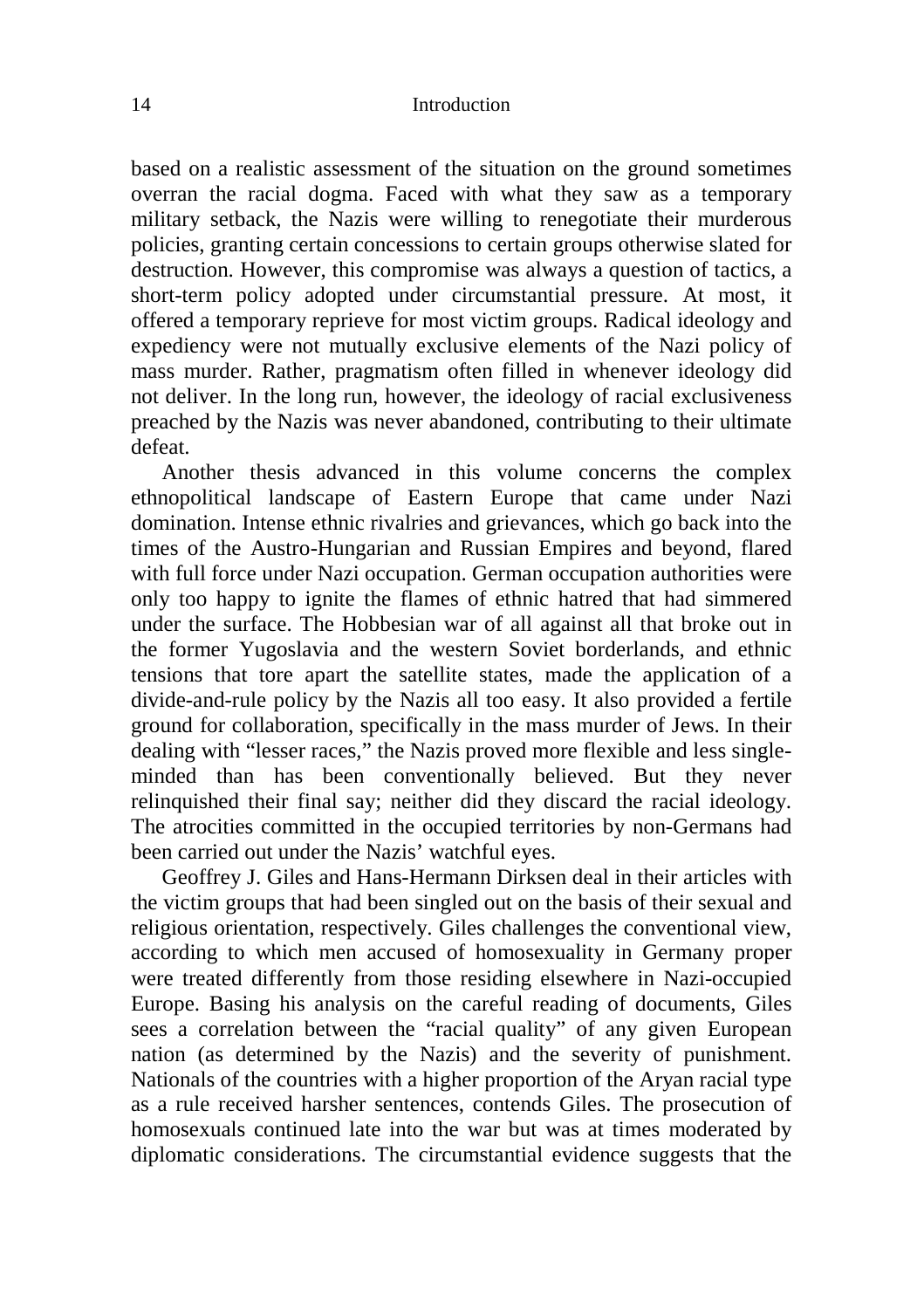Nazis would have implemented a more coherent antihomosexual policy if they had emerged victorious out of the war.

Dirksen pinpoints the fact that Jehovah's Witnesses was the first religious group in Nazi Germany subjected to persecution. The only religious minority to take a consistent stance against Hitler's regime, the Witnesses found themselves under attack throughout Nazi-occupied Europe. Accused of supporting so-called Judeo-Bolshevism, Jehovah's Witnesses were banned in Germany beginning in April 1933. The issues of conformity and loyalty lay at the core of persecution of Witnesses. They were instantly released from concentration camps upon renouncing their faith. This renunciation, however, occurred only infrequently, Dirksen observes.

Richard Weikart sets out to overcome the ideology-opportunism dichotomy in his analysis of Nazi treatment of two particular Slavic peoples, the Poles and the Czechs. Nazis subdued their concerns about race and space every time they ran into problems of implementation. In fact, they did not universally view Slavs as worthless subhumans, but were willing to make some exceptions along the way. Unlike the Jews, they regarded the Poles and the Czechs as a linguistic rather than a racial group. Weikart observes no contradiction between Nazi long-term and short-term policies, insisting that the eradication of Slavs from German "living space" was next on their agenda.

Katarzyna Szurmiak treats a lesser known case of collaboration in her article on Górale. German occupation authorities sought to destroy Poland's national unity by deliberately promoting nationalism among this Slavic minority. Nineteenth-century romanticism and Nazi pseudoscientific research helped to establish the notion of the Górale as a distinct ethnic group. However, this concept was not enough to secure the support of a majority of the Goralian population. The self-proclaimed leaders of Goralenvolk (the Górale nation) enjoyed little respect among the Górale and alienated the Polish majority. Szurmiak provides a nuanced description of local Górale elite who had been corrupted by power and yet to a degree believed in their self-imposed mission. Although the project to create a separate Górale nation ultimately failed, Szurmiak concludes, the ethnic strife incited by the Nazis carried over into the postwar period.

Kiril Feferman observes the divergence of Nazi population policies in the case of the Crimea and North Caucasus—the only areas with a sizeable Muslim population within the occupied Soviet territories. In an attempt to secure the potential support of the Islamic world, and specifically Turkey, the Germans extended certain privileges to the Crimean Tartars and Muslim peoples in North Caucasus. In line with the proclaimed racial